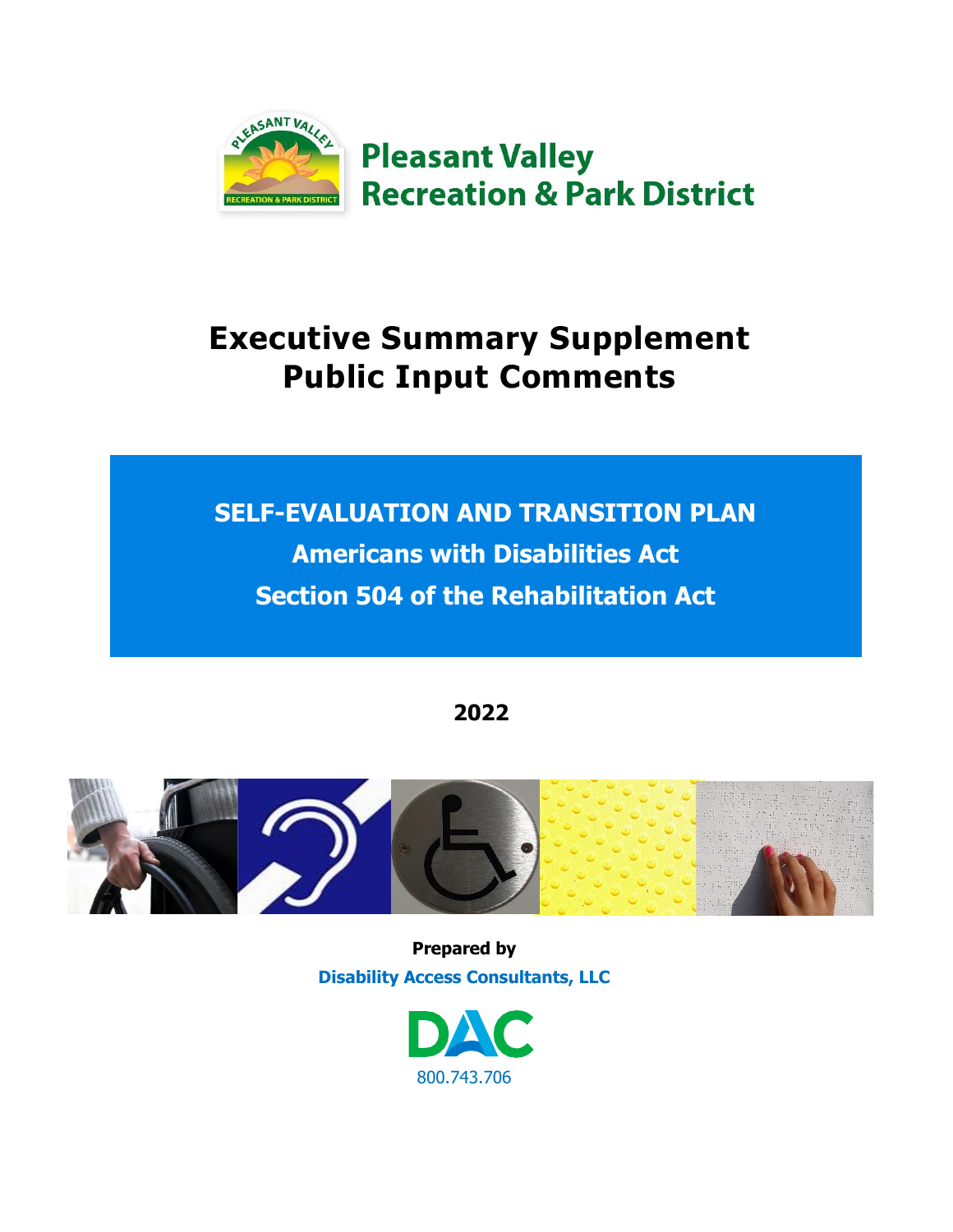## **Pleasant Valley Recreation and Park District ADA Survey for Public Input**

ONLINE COPY SURVEYS RECEIVED – 68 online responses received

Public Input Timeframe: January 5, 2022 to February 18, 2022

Note: Names and personally identifying information has been redacted. Otherwise, comments are presented verbatim from respondents and have not been edited for grammar, spelling or clarity.

## **What role most adequately describes your association with the Pleasant Valley Recreation and Park District and the representation you are providing?**

| # | Answer                                              | $\frac{0}{0}$ | Count |
|---|-----------------------------------------------------|---------------|-------|
|   | Member of the public with a disability              | 15.87%        | 10    |
|   | Member of the public without a disability           | 39.68%        | 25    |
|   | Relative or caregiver of a person with a disability | 38.10%        | 24    |
|   | Other:                                              | 6.35%         | 4     |
| 6 | District volunteer                                  | $0.00\%$      |       |
|   | Total                                               | 100%          |       |

#### **Other:**

PVRDP employee

District employee

I live at Las Positas Apartment on Camino Tierra Santa. My husband was disabled while fighting cancer. There are no ramps nearby at this complex. In order to bring my groceries to my apartment door I need to make several trips and step over the red marked curbs. While my husband was still living, he couldn't conveniently navigate the curbs with his rolling walker. He passed away before the necessary changes were made. The leasing office never followed up. One other thing was the grab bars in the tubs. There are no walk in or stand up facilities in our apartment. We were required to buy the grab bars ourselves. Thankfully we did not pay for installation. But the new owner of this apartment complex requires occupant to pay for grab bars as well as pay for installation.

## **Do you participate in programs, services, activities or events offered by the District?**

| Answer             | $\%$   | Count |
|--------------------|--------|-------|
| No                 | 40.98% | 25    |
| Yes - Please list: | 45.90% | 28    |
| Not applicable     | 13.11% |       |
| Total              | 100%   |       |

#### **Yes - Please list:**

Yoga

**Softball** 

in the past, we have done basketball and t ball plus some arts and crafts for people with disabilities.

Classes when available and appropriate, swimming in the past

Not yet but might be interested in the future

Parks & activities

until Covid/Focus on Balance 4 yrs/concerts/movies

Kindermusik, guided hikes/nature activities

Prior to COVID-19, we participated in KinderMusic, Adaptive Basketball and Swimming.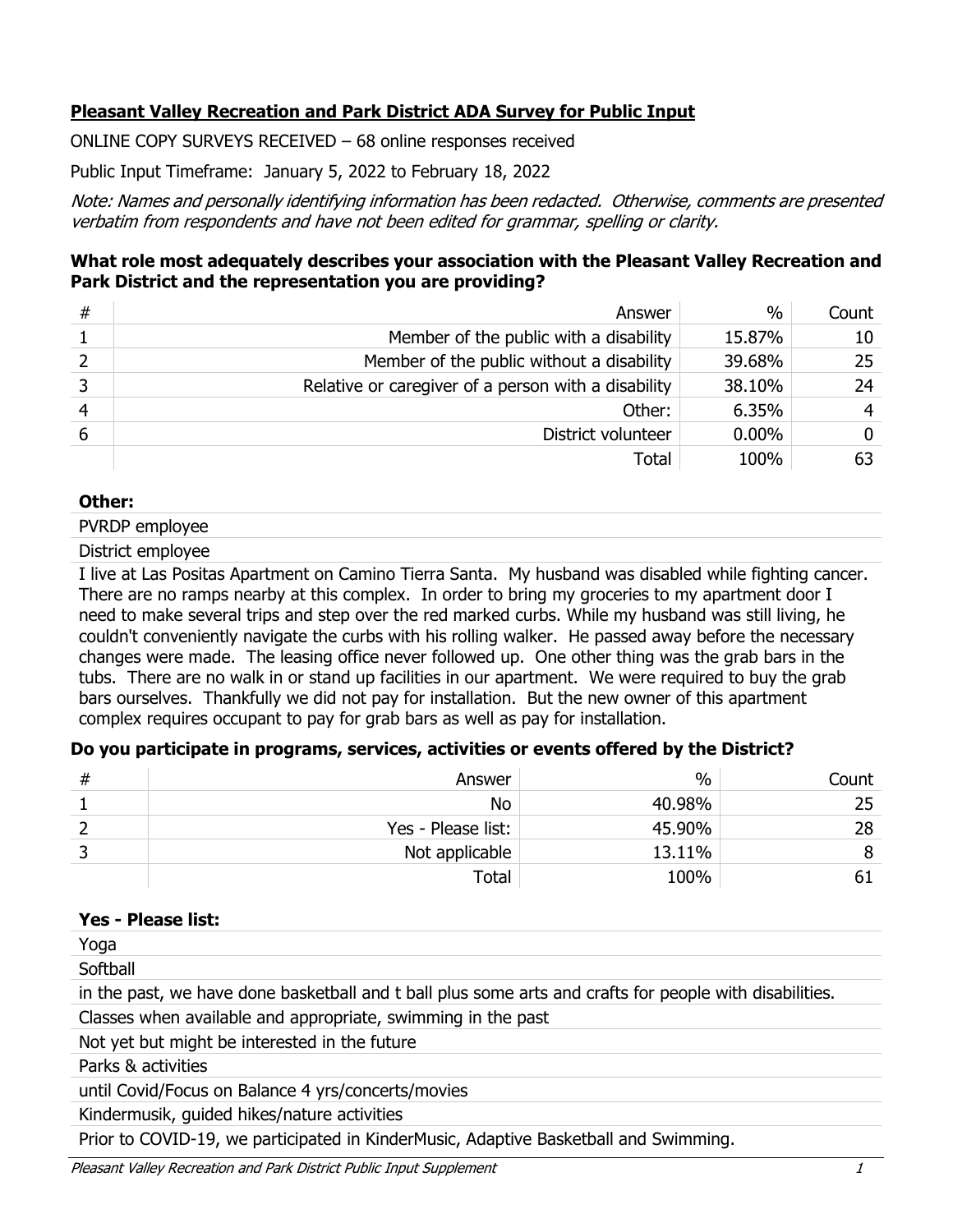#### **Yes - Please list:**

| <b>Sports</b>                                                       |
|---------------------------------------------------------------------|
| Various community events                                            |
| <b>Bingo</b>                                                        |
| Adaptive sports                                                     |
| <b>AYSO Camarillo</b>                                               |
| Morning stretch, morning walk                                       |
| pickleball                                                          |
| We held our Toastmaster Contests at your facility for several years |
| have participated in sports                                         |
| Exercise class                                                      |

Swimming, special events, classes

#### **Do you know who to contact if you need assistance, have a concern or complaint, or need an accommodation to access a facility, service or event?**

| Answer                                   | $\frac{0}{0}$ | Count |
|------------------------------------------|---------------|-------|
| No - I do not know who to contact        | 79.66%        |       |
| Yes - Please list who you would contact: | 20.34%        |       |
| Total                                    | 100%          |       |

#### **Yes - Please list who you would contact:**

| Main office                                                                                                                                                                                                                                                                                                         |
|---------------------------------------------------------------------------------------------------------------------------------------------------------------------------------------------------------------------------------------------------------------------------------------------------------------------|
| Main office                                                                                                                                                                                                                                                                                                         |
| front desk                                                                                                                                                                                                                                                                                                          |
| I would call the main number for parks and rec                                                                                                                                                                                                                                                                      |
| Your office                                                                                                                                                                                                                                                                                                         |
| PVRPD customer service phone number or email 482-1996 or csr@pvrpd.org                                                                                                                                                                                                                                              |
| District office                                                                                                                                                                                                                                                                                                     |
| I would call the office for support                                                                                                                                                                                                                                                                                 |
| customer service through PVRPD website or phone                                                                                                                                                                                                                                                                     |
| $L = \frac{1}{2}$ in figure $\frac{1}{2}$ $\frac{1}{2}$ $\frac{1}{2}$ $\frac{1}{2}$ $\frac{1}{2}$ $\frac{1}{2}$ $\frac{1}{2}$ $\frac{1}{2}$ $\frac{1}{2}$ $\frac{1}{2}$ $\frac{1}{2}$ $\frac{1}{2}$ $\frac{1}{2}$ $\frac{1}{2}$ $\frac{1}{2}$ $\frac{1}{2}$ $\frac{1}{2}$ $\frac{1}{2}$ $\frac{1}{2}$ $\frac{1}{2}$ |

Ladies in front office at Rec Cntr

#### **Have you ever requested an accommodation for a disability from the District?**

| Answer                             | $\%$   | Count |
|------------------------------------|--------|-------|
| No                                 | 93.10% | 54    |
| Yes - Please describe the request: | 6.90%  |       |
| Total                              | 100%   | 58    |

#### **Yes - Please describe the request**:

Being able to go through the office area to access swimming pool to be able to stay with son. He was too old to walk through the womens locker room but unable to appropriately/safely walk through the mens locker room unattended. It would be nice if there could be a family bathroom as well. Years ago I wrote a letter requesting a program for teens and adults with developmental disabilities. Conejo Recreation and Park District is a fantastic model. I share their program brochure at that time. For our KinderMusik class, due to my son's global developmental delays, despite being a bit older, he was allowed to join the younger group which was more to his level.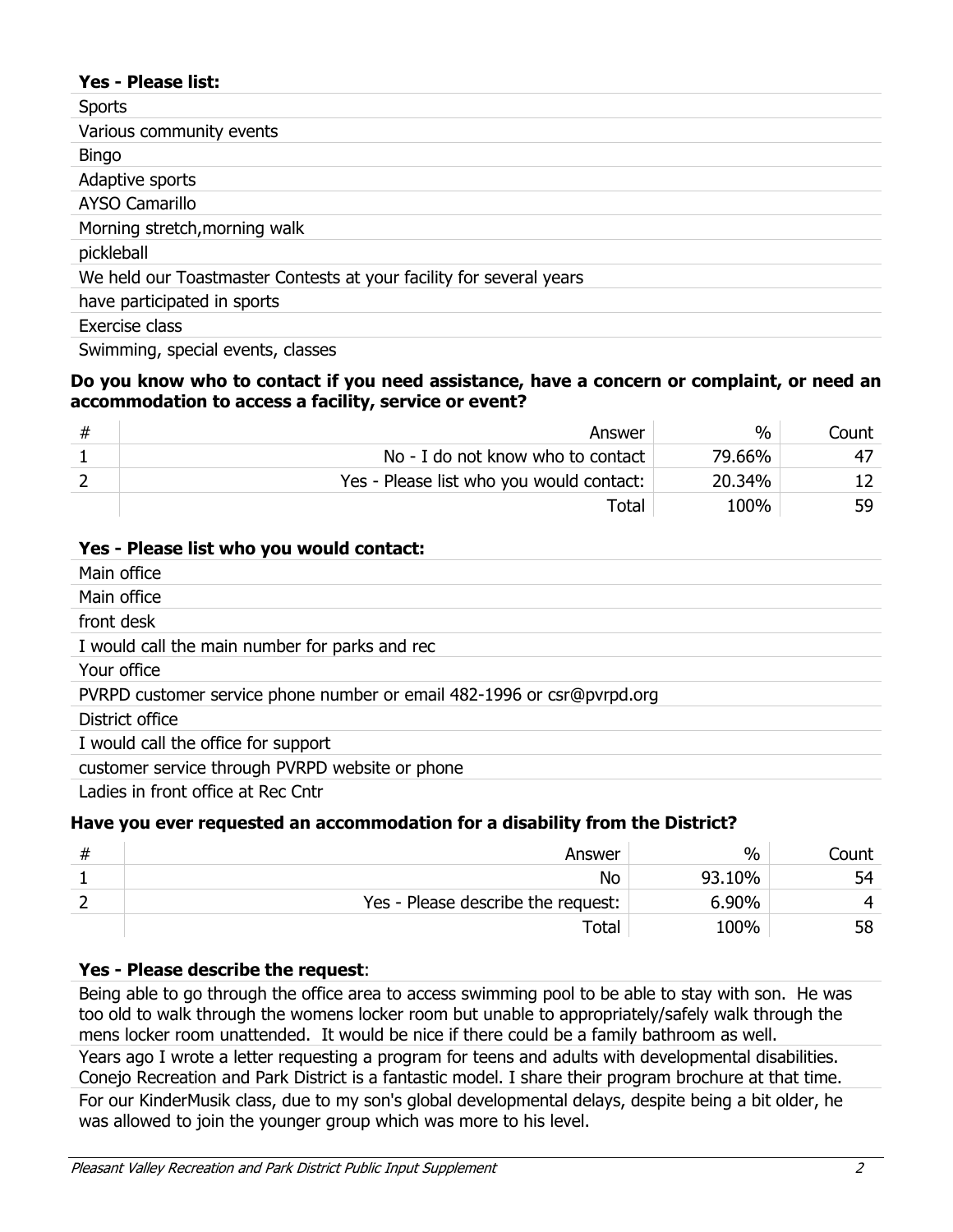## **Was your accommodation provided?**

| # | Answer                                                                                    | $\%$  | Count |
|---|-------------------------------------------------------------------------------------------|-------|-------|
|   | No                                                                                        | 7.14% |       |
| h | Yes                                                                                       | 3.57% |       |
| っ | Yes, but I was unsatisfied with how the accommodation was provided - Please<br>elaborate: | 1.79% |       |
| 4 | Not applicable $  87.50\%$                                                                |       | 49    |
|   | Total                                                                                     | 100%  | 56    |

## **Yes, but I was unsatisfied with how the accommodation was provided - Please elaborate:**

I have to request each time we went to the pool. Sometimes the staff was unsure if they could accommodate the request and my son would become agitated waiting.

#### **Is the attitude of District staff towards persons with disabilities generally helpful, supportive, positive, and proactive in solving accessibility issues?**

| # | Answer               | $\%$   | Count |
|---|----------------------|--------|-------|
|   | No - Please explain: | 12.96% |       |
|   | <b>Yes</b>           | 18.52% | 10    |
|   | Somewhat             | 11.11% | ь     |
|   | Do not know          | 57.41% |       |
|   | Total                | 100%   | 54    |

#### **No - Please explain:**

Not always!!!

I don't see the types of equipment I normally see at Ada compliant parks installed in our parks

Woman in charge of senior programs is unfriendly and does not accept community feedback for programs

Restroom facilities are not easily accessible for wheelchairs

Management does not seemed concerned or supportive of seniors, their needs or their desire for nonphysical activities

Limited to no programs. Funding not allocated to addressing these issues. Limited staff knowledge

## **Are you aware of any specific concerns, complaints, or problems regarding access for persons with disabilities to any of the programs, services, or activities provided by the District?**

| π | Answer                 | $\%$   | Count |
|---|------------------------|--------|-------|
|   | No                     | 84.44% | 38    |
|   | Yes - Please describe: | 15.56% |       |
|   | Total                  | 100%   | 45    |

## **Yes - Please describe:**

ADA bathrooms in Senior Center / auditorium

Not sure. But I know that if my husband needs to use the restroom he needs assistance. It would be great if you had on restroom for ADA, then he would feel more comfortable. But that might be to costly. Limited.

I would like to see Ada compliant Park equipment. For example I have not seen any Parks with the special swing seats for people who use wheelchairs. I know that the Park inside the community behind the Vons off Arniel is being renovated if not already planned please revise that Park to accommodate children in wheelchairs. As well as all disabilities.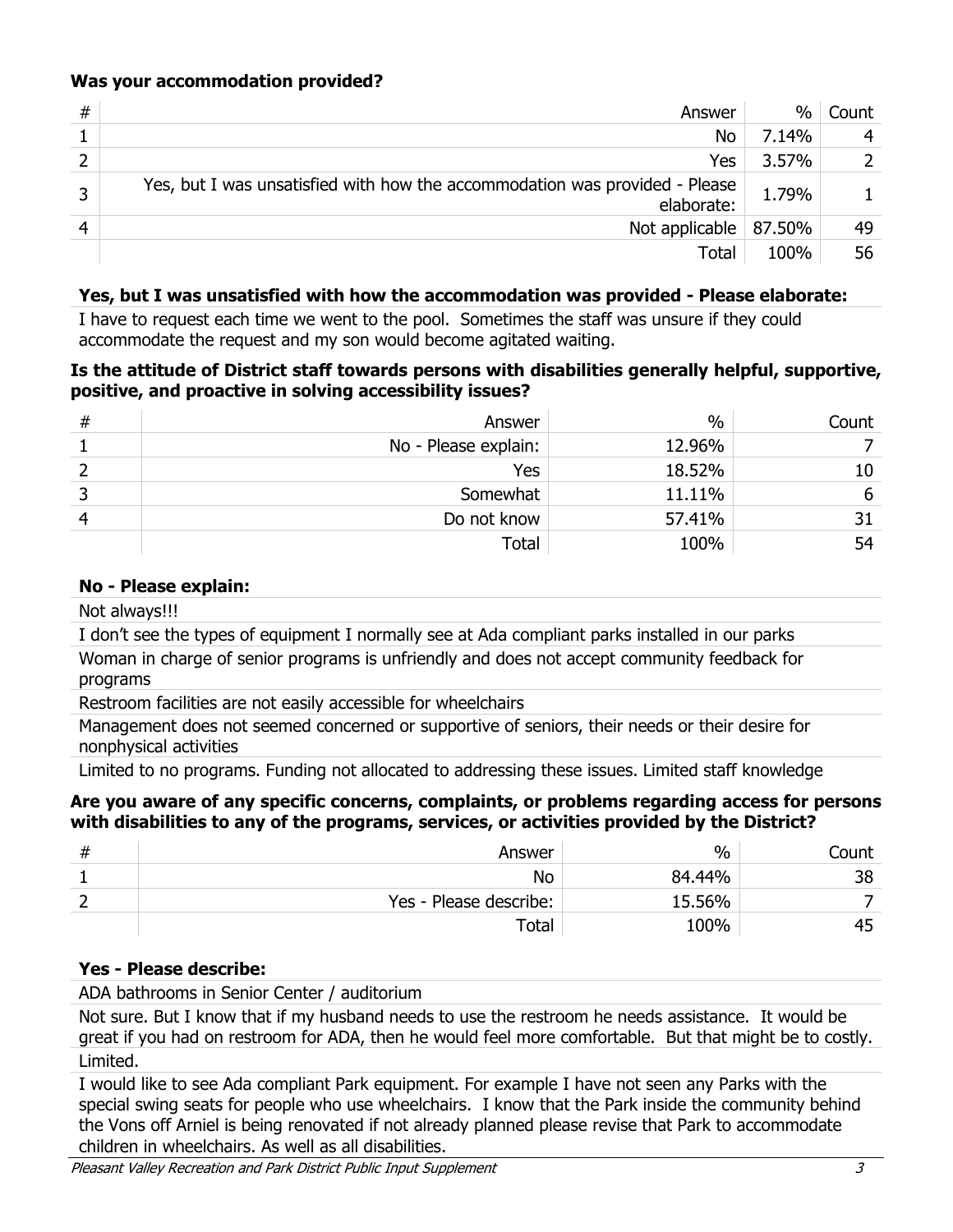#### **Yes - Please describe:**

Bathrooms long distance from classrooms

#### Playground structures

Lack of play equipment for kids with disabilities

## **Do you know who the designated ADA Coordinator is for the District?**

| # | Answer                                                       | $\%$   | Count |
|---|--------------------------------------------------------------|--------|-------|
|   | <b>No</b>                                                    | 58.82% | 30    |
|   | No, I have not had a need or reason to seek out this person. | 35.29% | 18    |
|   | Yes - Please provide the name:                               | 5.88%  |       |
|   | Total                                                        | 100%   | 51    |

#### Yes - Please provide the name:

Jessica

J. Puckett

#### **What do you feel should be the District's highest priority to improve accessibility for persons with disabilities?**

Make things accessible for all

Not sure. Entrance into buildings?

Public input

Restrooms

Restroom and building access

Kindness!!!

teams that give kids as much access as possible

Ensuring playgrounds and facilities are safe and inclusive with ramps and bathrooms

As parks are being updated, I would like to see play equipment add that is accessible for all such as swings designed for wheelchairs, etc.

Offering classes for intellectually disabled adults/adolescents. Having a special park/playground equipment and area specific for older teens and adults with disabilities. Sensory area in the park for all ages with disabilities. Having a special designated swimming time during the week for adolescents/adults with developmental/intellectual disabilities.

Maybe just a restroom for both genders to use. But do not change your current restroom situation. If you could put an additional one for just ADA. I do not like men using the ladies restroom. They are not as respectful as women are in the restroom. (But that's just my option)

communicatiom

Provide as much information as possible to everyone who might want to use the services. Perhaps on TV or radio or computer or phone. Sometimes mailers are just tossed away. The information might be pertinent to someone needing the services. I belong to a Bereavement Group at Padre Serra Church. Perhaps publishing in the Sunday Bulletin or on line to all religious organizations would help.

Wheelchair automatic door openers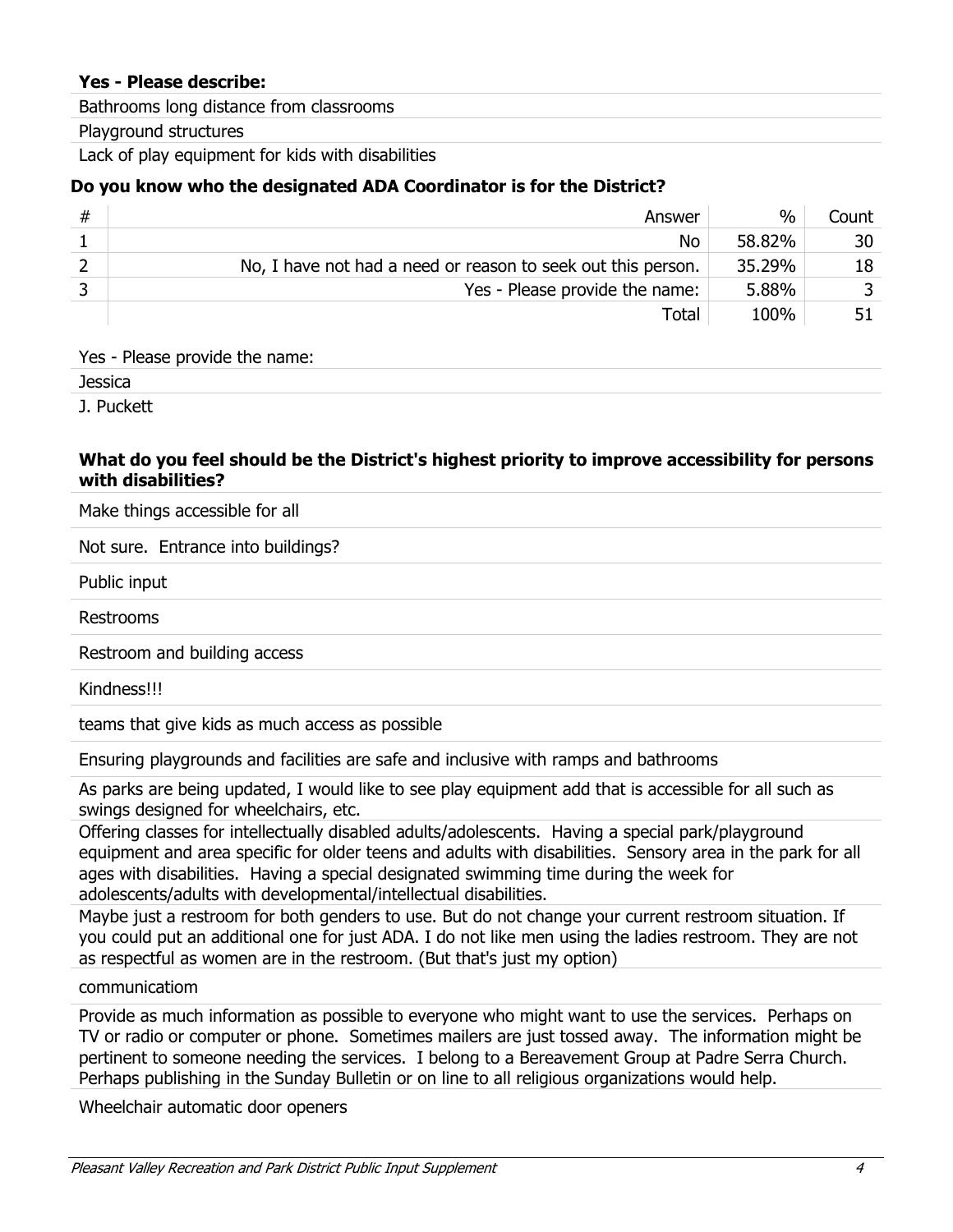#### **What do you feel should be the District's highest priority to improve accessibility for persons with disabilities?**

Please look at Conejo Recreation and Park Districts program. It's fantastic! Camarillo is long over due for a program like this.

Update equipment for children is the one I see regularly but I am sure you will receive responses from other community members with their specific needs. I am happy you are asking the community about this.

more handicapped parking close to classrooms

Playground accessibility for toddlers up. Examples are Courtneys Sandcastle in San Clemente or the park in Durango CO. I have a child whom as a toddler didnt and couldnt walk. She could booty scoot. No play equipment in Camarillo was low enough or even inviting/stimulating.

Awareness - 1. That you offer accomodations, 2. What they are. 3. Who to contact. Like in the mailer, the emails etc. info should be there all the time. I scan that stuff every time and had no idea there is someone in charge or this and that it is available

As a mother with a child who has special needs, I would like to see classes be more inclusive. I have enrolled my son in a number of activities (KinderMusik, Parent&Me Swimming), however, we usually are the only family with a child with special needs and my son often needs help to participate in activities. It would be wonderful if descriptions in the activity guide can state something along the lines of, "open to all abilities." As a mother and special education teacher, I know parents often feel more inclined to enroll children in activities that is open to everyone rather than just looking for the "adaptive" or "private" classes which currently is only swimming and basketball. Thank you.

Disability accessible senior center with adequate parking and better and less expensive programs.

New senior building is needed

Have more programs for developmentally disabled individuals. Many years ago, they had monthly dances/ activities for this population. Art's/crafts, etc. And accessible for those with limited resources( since most are on SSI).

Care and support ,not jus

Perhaps creating an email notification list specifically for sending out information on activities for individuals with disabilities.

Listen to the community members and stop focusing on only sports and the needs of the physically active community members.

There are no adaptive sports available right now. If there are offerings, the schedule is not friendly for working families. There are also no sensory friendly events offered.

My husband is recently disabled. One of his joys in life is watching his grandkids play AYSO soccer. He cannot do this any longer because wheel chairs cannot maneuver on the turf. Plus the distances between the fields for 3 children of different ages is really unimaginable. I often see golf carts easily driving over PV Fields. I'm suggesting that some type of busing service could be developed for the disabled. I believe many would benefit from this service. Free, if possible, or a seasonal fee might work. Thank you for your consideration. I hate leaving my husband at home while I enjoy watching our 3 grandkids play soccer.

Appropriate services, programs and communication to promote these opportunities

Wheelchair accessibility as I believe there were stairs to enter (it has been a few years since I have been there)

more programs for disabled young adults

Parking, pave parking area near Blue parking spaces- the cracked & broken blacktop is dangerous, Ada doors for office access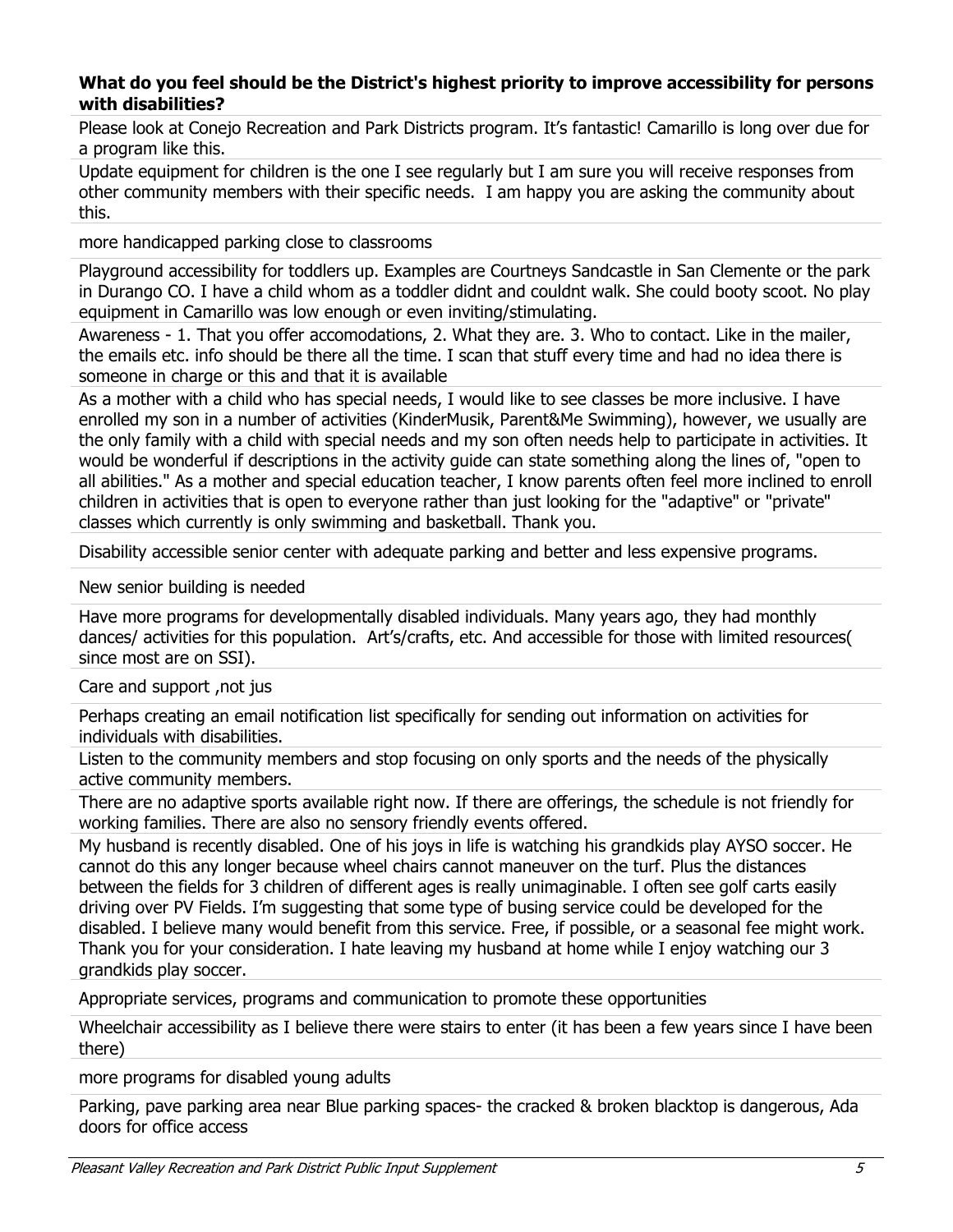#### **What do you feel should be the District's highest priority to improve accessibility for persons with disabilities?**

More events for highly educated professional seniors who are also handicapped. Perhaps online zoom discussions of current events, literature, history, foreign language, etc.

Communication to residents

**Thank you for completing this survey. The information collected will assist the District in improving the accessibility of programs offered to the people it serves. If you have any questions regarding the Pleasant Valley Recreation and Park District's ADA Self-evaluation and Transition Plan or are aware of any specific physical or programmatic barriers, please let us know of any suggestions or comments.**

It's more than just programs. What about the parks? Simi Valley has parks that are designed for kids with disabilities. Ramps for wheelchairs so kids can still get up on the equipment. Very wide slides, etc. would be cool to see in our town too.

Thank you for allowing the community to fill out a survey to provide feedback.

I have always found that PVRPD has been an inviting and helpful organization to work with.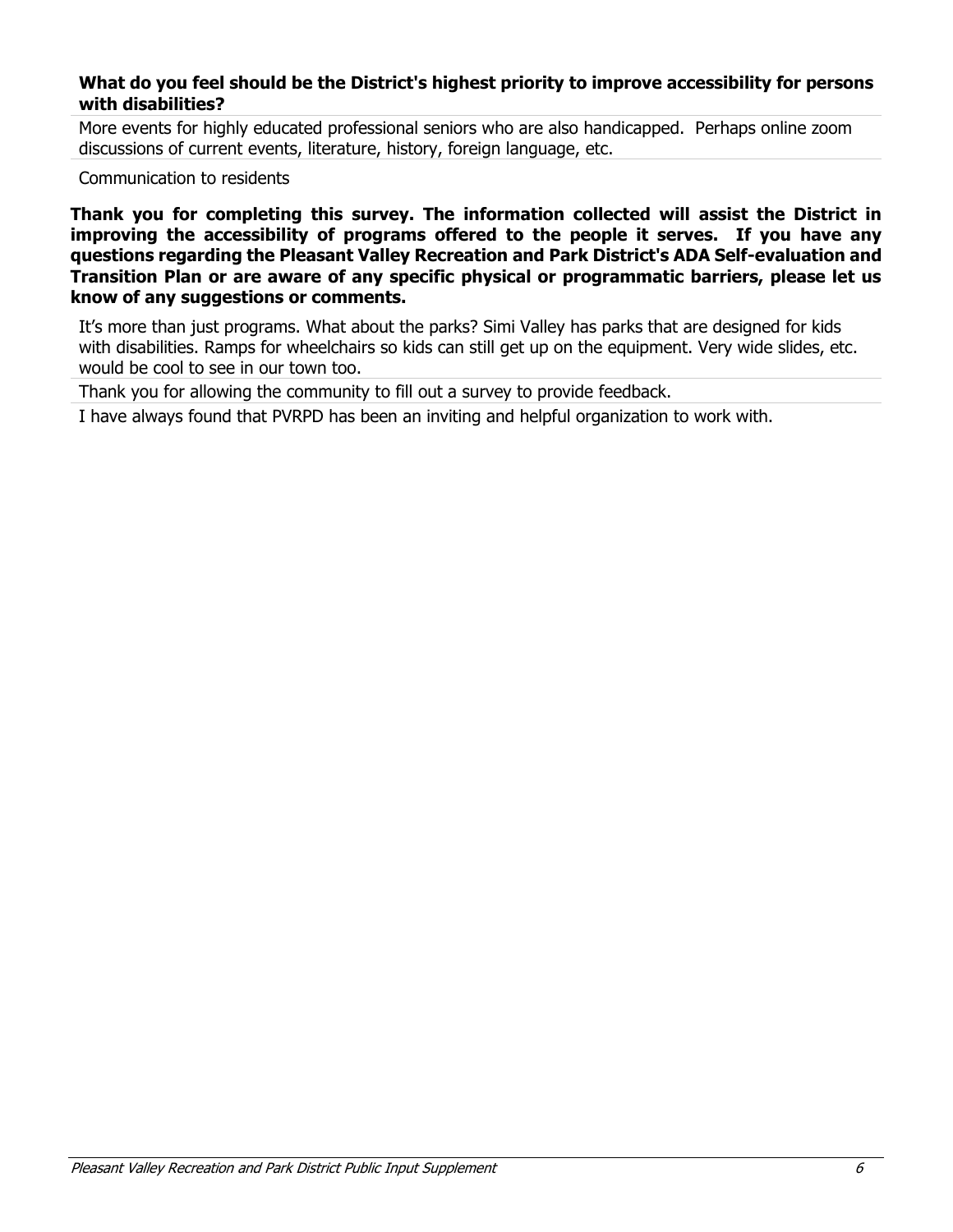## **Pleasant Valley Recreation and Park District ADA Survey for Public Input**

HARD COPY SURVEYS RECEIVED – 6 hard copy responses received

Public Input Timeframe: January 5, 2022 to February 18, 2022

Note: Names and personally identifying information has been redacted. Otherwise, comments are presented verbatim from respondents and have not been edited for grammar, spelling or clarity.

## **What role most adequately describes your association with the Pleasant Valley Recreation and Park District and the representation you are providing?**

| # | Answer                                              | $\%$     | Count          |
|---|-----------------------------------------------------|----------|----------------|
|   | Member of the public with a disability              | $0.00\%$ | $\overline{0}$ |
|   | Member of the public without a disability           | 16.67%   |                |
|   | Relative or caregiver of a person with a disability | 66.67%   | 4              |
|   | Other:                                              | 16.67%   |                |
|   | District volunteer                                  | $0.00\%$ | 0              |
|   | Total                                               | 100%     | 6              |

## **Do you participate in programs, services, activities or events offered by the District?**

| Answer             | $\%$     | Count |
|--------------------|----------|-------|
| No                 | 16.67%   |       |
| Yes - Please list: | 83.33%   |       |
| Not applicable     | $0.00\%$ |       |
| Total              | 100%     | b     |

## **Yes - Please list:**

Yoga 3x week / BP Clinic / Library, etc.

Utilize the guidebook for activities/events/classes.

8AM exercise class; Monday canasta

Therapeutic Swim

#### **Do you know who to contact if you need assistance, have a concern or complaint, or need an accommodation to access a facility, service or event?**

| Answer                                   | $\%$   | Count |
|------------------------------------------|--------|-------|
| No - I do not know who to contact        | 50.00% |       |
| Yes - Please list who you would contact: | 50.00% |       |
| Total                                    | 100%   |       |

## **Yes - Please list who you would contact:**

online under contact us

The Senior Center Office

Karen Roberts

## **Have you ever requested an accommodation for a disability from the District?**

| Answer                             | $\%$     | Count |
|------------------------------------|----------|-------|
| <b>No</b>                          | 100.00%  |       |
| Yes - Please describe the request: | $0.00\%$ |       |
| $\mathsf{Total}$                   | 100%     |       |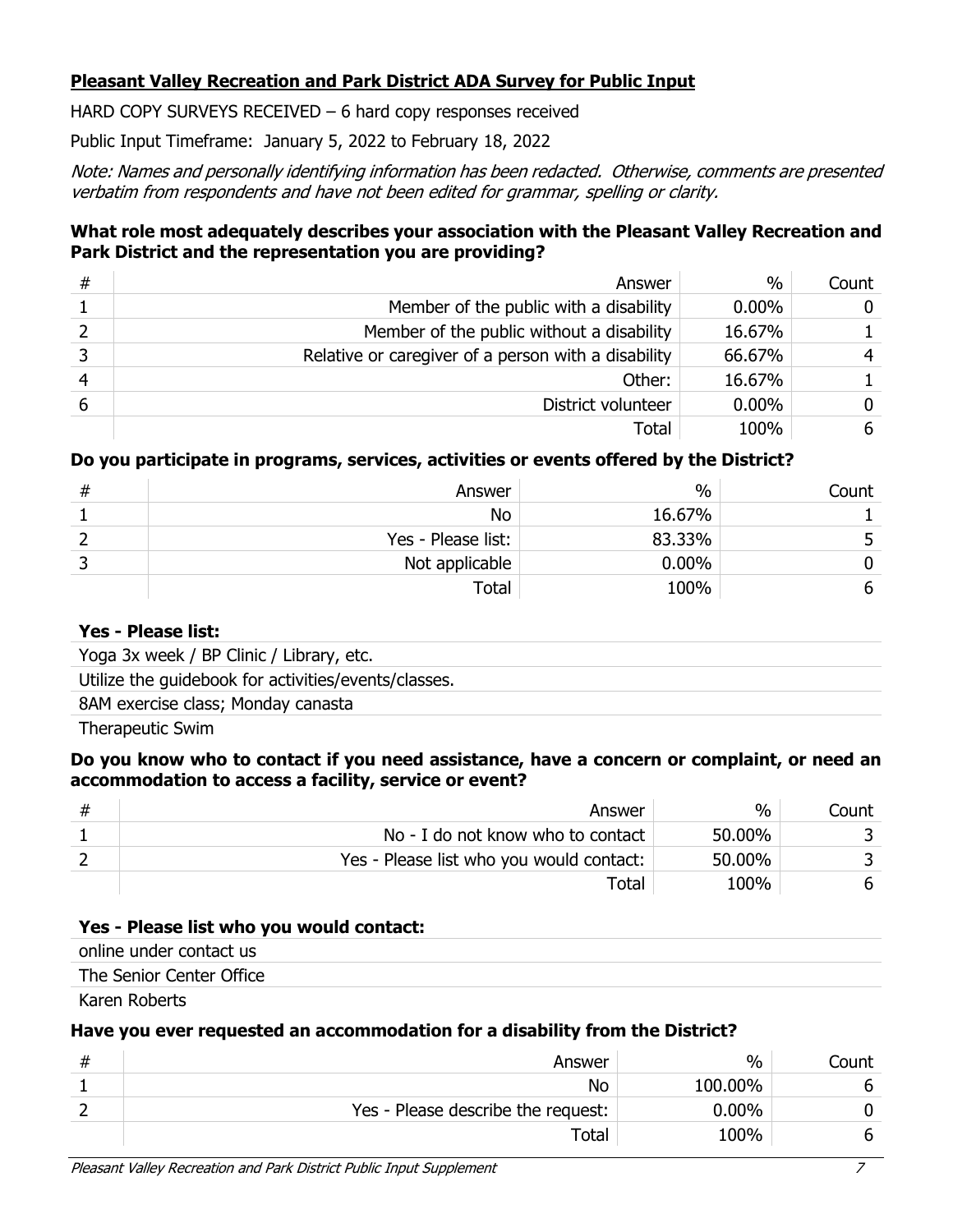## **Was your accommodation provided?**

| # | Answer                                                                                    | $\%$     | Count |
|---|-------------------------------------------------------------------------------------------|----------|-------|
|   | No                                                                                        | $0.00\%$ |       |
|   | Yes                                                                                       | $0.00\%$ | 0     |
| っ | Yes, but I was unsatisfied with how the accommodation was provided - Please<br>elaborate: | $0.00\%$ | 0     |
|   | Not applicable                                                                            | 100.00%  |       |
|   | Total                                                                                     | 100%     |       |

### **Is the attitude of District staff towards persons with disabilities generally helpful, supportive, positive, and proactive in solving accessibility issues?**

| # | Answer               | $\%$     | Count |
|---|----------------------|----------|-------|
|   | No - Please explain: | $0.00\%$ |       |
|   | Yes                  | 50.00%   |       |
|   | Somewhat             | 16.67%   |       |
|   | Do not know          | 33.33%   |       |
|   | Total                | 100%     | 6     |

#### **Are you aware of any specific concerns, complaints, or problems regarding access for persons with disabilities to any of the programs, services, or activities provided by the District?**

| # | Answer                 | $\%$     | Count |
|---|------------------------|----------|-------|
|   | No                     | 100.00%  | n     |
|   | Yes - Please describe: | $0.00\%$ |       |
|   | Total                  | 100%     |       |

## **Do you know who the designated ADA Coordinator is for the District?**

| # | Answer                                                       | $\%$     | Count |
|---|--------------------------------------------------------------|----------|-------|
|   | No                                                           | 66.67%   |       |
|   | No, I have not had a need or reason to seek out this person. | 33.33%   |       |
|   | Yes - Please provide the name:                               | $0.00\%$ |       |
|   | Total                                                        | 100%     | 6     |

#### **What do you feel should be the District's highest priority to improve accessibility for persons with disabilities?**

District should continue providing access and accommodation

I have not heard issues of concern at all.

?

wheelchair access and handrails

No necessary - but maintain the therapeutic swim time - access to exercising for my spouse with dementia is just as critical as access to a particular facility

**Thank you for completing this survey. The information collected will assist the District in improving the accessibility of programs offered to the people it serves. If you have any questions regarding the Pleasant Valley Recreation and Park District's ADA Self-evaluation and Transition Plan or are aware of any specific physical or programmatic barriers, please let us know of any suggestions or comments.**

Thanks for the survey and continued great service!!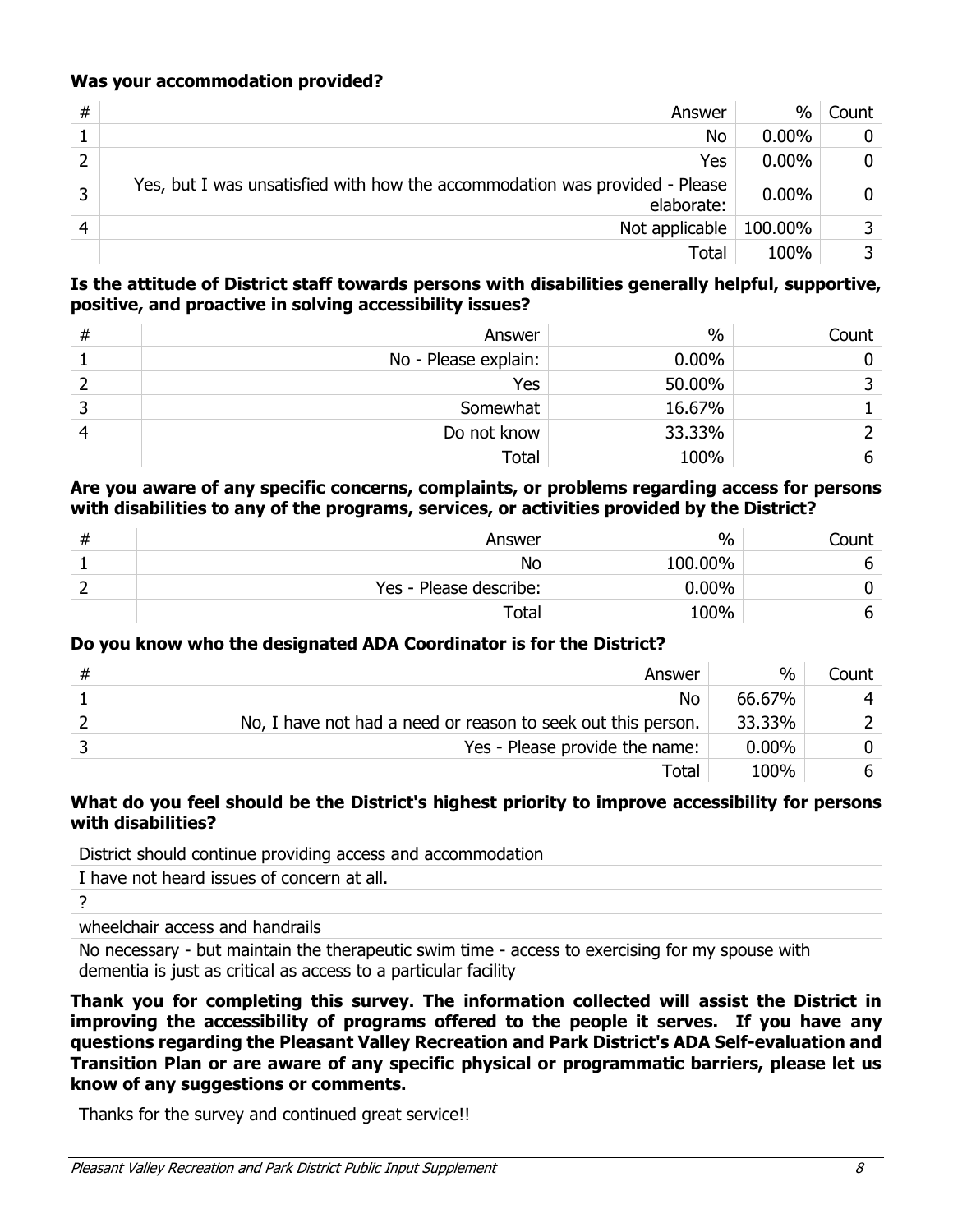## **Pleasant Valley Recreation and Park District ADA Survey for Organizational Input**

ONLINE COPY SURVEYS RECEIVED – 1 online response received

Public Input Timeframe: January 5, 2022 to February 18, 2022

Note: Names and personally identifying information has been redacted. Otherwise, comments are presented verbatim from respondents and have not been edited for grammar, spelling or clarity.

### **What direct communications have you had with the District regarding services and accommodations for persons with disabilities?**

None at this time

**Are you aware of any specific complaints or problems regarding access for persons with disabilities to any of the programs, services, activities or events provided by the District?**

No

**What information or other resources can you supply to help educate or inform the District about your organization and your services for persons with disabilities?**

We offer non-emergency medical and non-medical transportation to persons with disabilities. We offer ambulatory, wheelchair, and gurney services.

#### **What general guidance, advice or assistance could your organization provide to the District to protect against potential discrimination of persons with disabilities in its programs, services, activities and events?**

We provide medical transportation to persons who need one on one care and assistance.

#### **What do you feel is the highest priority for the District to improve accessibility for persons with disabilities?**

To find reliable medical transportation who are caring and are on time.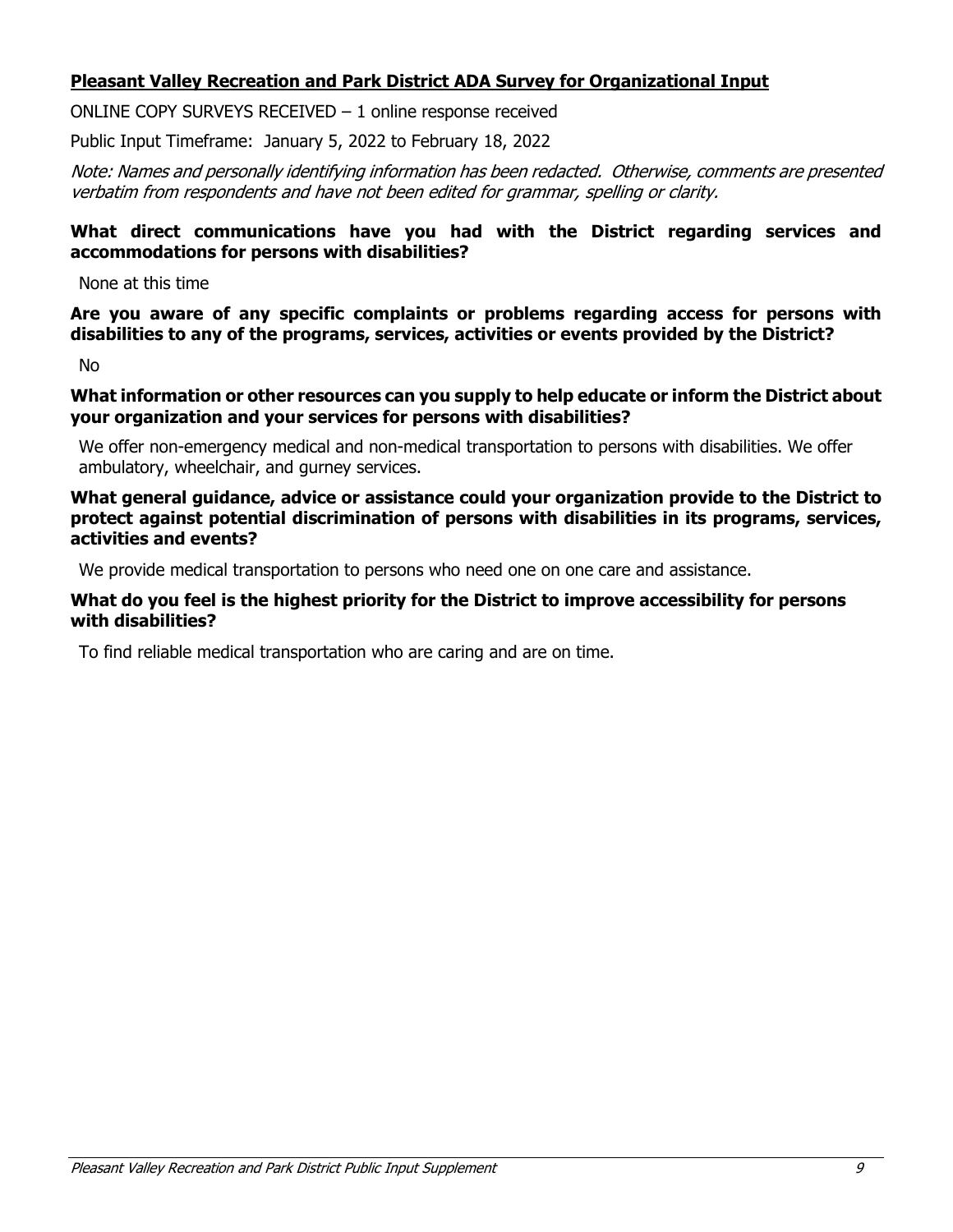## **Pleasant Valley Recreation and Park District ADA Survey for Organizational Input**

HARD COPY SURVEYS RECEIVED - 3 hard copy responses received

Public Input Timeframe: January 5, 2022 to February 18, 2022

Note: Names and personally identifying information has been redacted. Otherwise, comments are presented verbatim from respondents and have not been edited for grammar, spelling or clarity.

#### **What direct communications have you had with the District regarding services and accommodations for persons with disabilities?**

None with the Parks District

N/A

## **Are you aware of any specific complaints or problems regarding access for persons with disabilities to any of the programs, services, activities or events provided by the District?**

Youth with disability mentioned uneven ground at a park outing with a mentor, but I don't know if that was related to a district event.

No

N/A

#### **What information or other resources can you supply to help educate or inform the District about your organization and your services for persons with disabilities?**

Findhelp.org listing is best resource

The Arc of Ventura County offers independent living services to people 18 and up with developmental disabilities. Community connection is also offered.

www.communityoptions.com

#### **What general guidance, advice or assistance could your organization provide to the District to protect against potential discrimination of persons with disabilities in its programs, services, activities and events?**

one to one best practice approaches to serving individuals with enrichment activity opportunities; teams informed care

The Camarillo residents I work with have not had concerns.

N/A

## **What do you feel is the highest priority for the District to improve accessibility for persons with disabilities?**

Intentional inclusivity in all activities, options for participation

Transportation within the community - CAT cost has increased

wheelchair access and handrails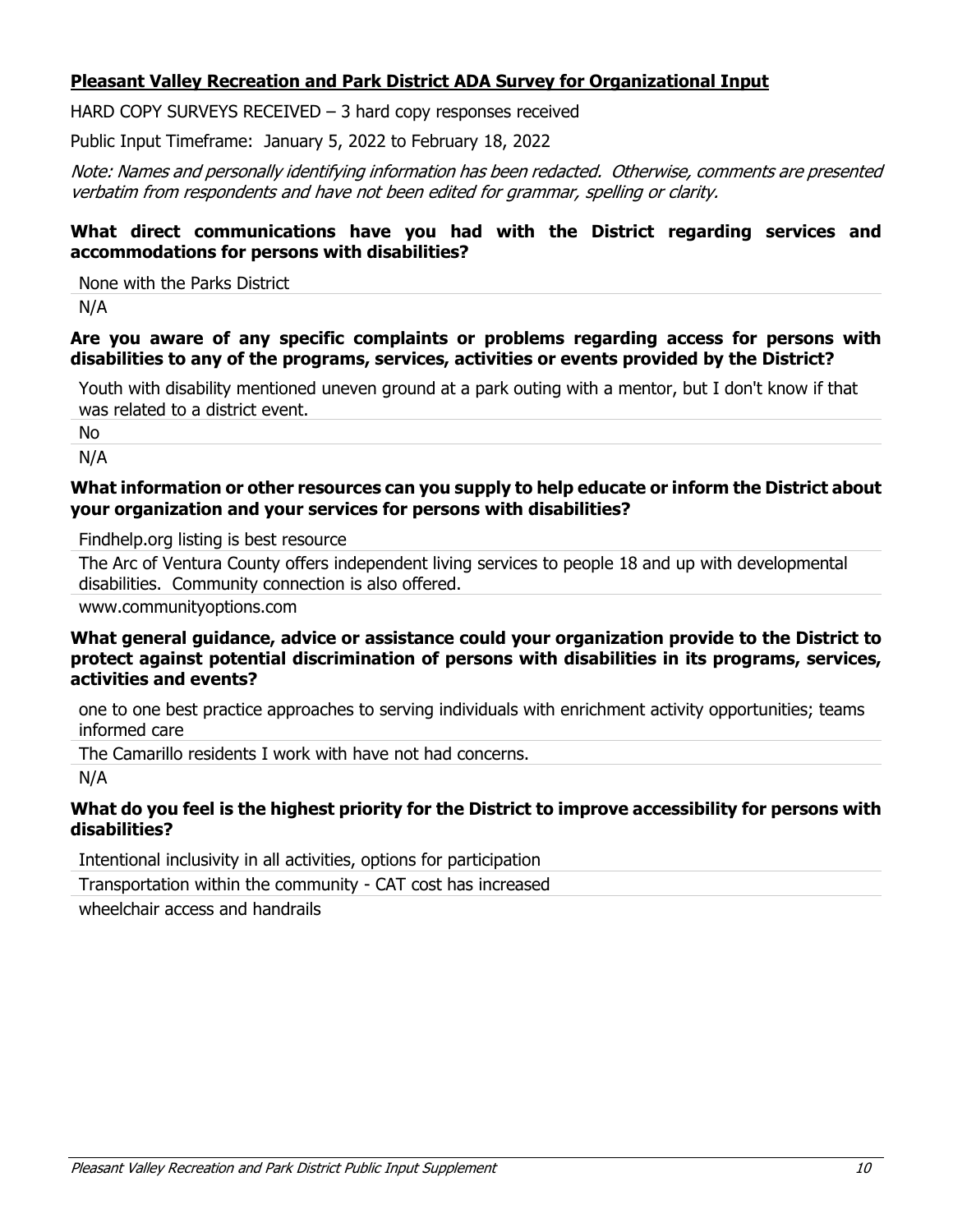## **Pleasant Valley Recreation and Park District ADA Survey for Staff Input**

ONLINE COPY SURVEYS RECEIVED – 29 online responses received

Public Input Timeframe: February 2, 2022 to February 18, 2022

Note: Names and personally identifying information has been redacted. Otherwise, comments are presented verbatim from respondents and have not been edited for grammar, spelling or clarity.

## **1. Please complete the following:**

#### **What department do you work for?**

| Administration                   |
|----------------------------------|
| Senior Center                    |
| Recreation                       |
| Seniors & Classes                |
| Private Contractor Coach         |
| <b>STEM</b> vendor               |
| Summer Camp Vendor               |
| Recreation                       |
| <b>Customer Service</b>          |
| Contract Instructor              |
| Administration                   |
| <b>Contract Instructor</b>       |
| Sports/Recreation                |
| Independent Contractor           |
| Recreation                       |
| Recreation                       |
| <b>Administrative Services</b>   |
| Recreation                       |
| Parks                            |
| <b>Recreation Classes</b>        |
| Instruction                      |
| Administration                   |
| Parks                            |
| <b>Administration Department</b> |
| Administration                   |
| Recreation                       |
| Parks                            |
| Administration                   |
| REC/Admin                        |

#### **2. What description most adequately describes your role with the Pleasant Valley Recreation and Park District?**

| # | Answer                                                            | %      |
|---|-------------------------------------------------------------------|--------|
|   | I am responsible for administering a program, service or activity | 45.45% |
|   | Other - please describe:                                          | 21.21% |
|   | I am a Department Head or Manager                                 | 12.12% |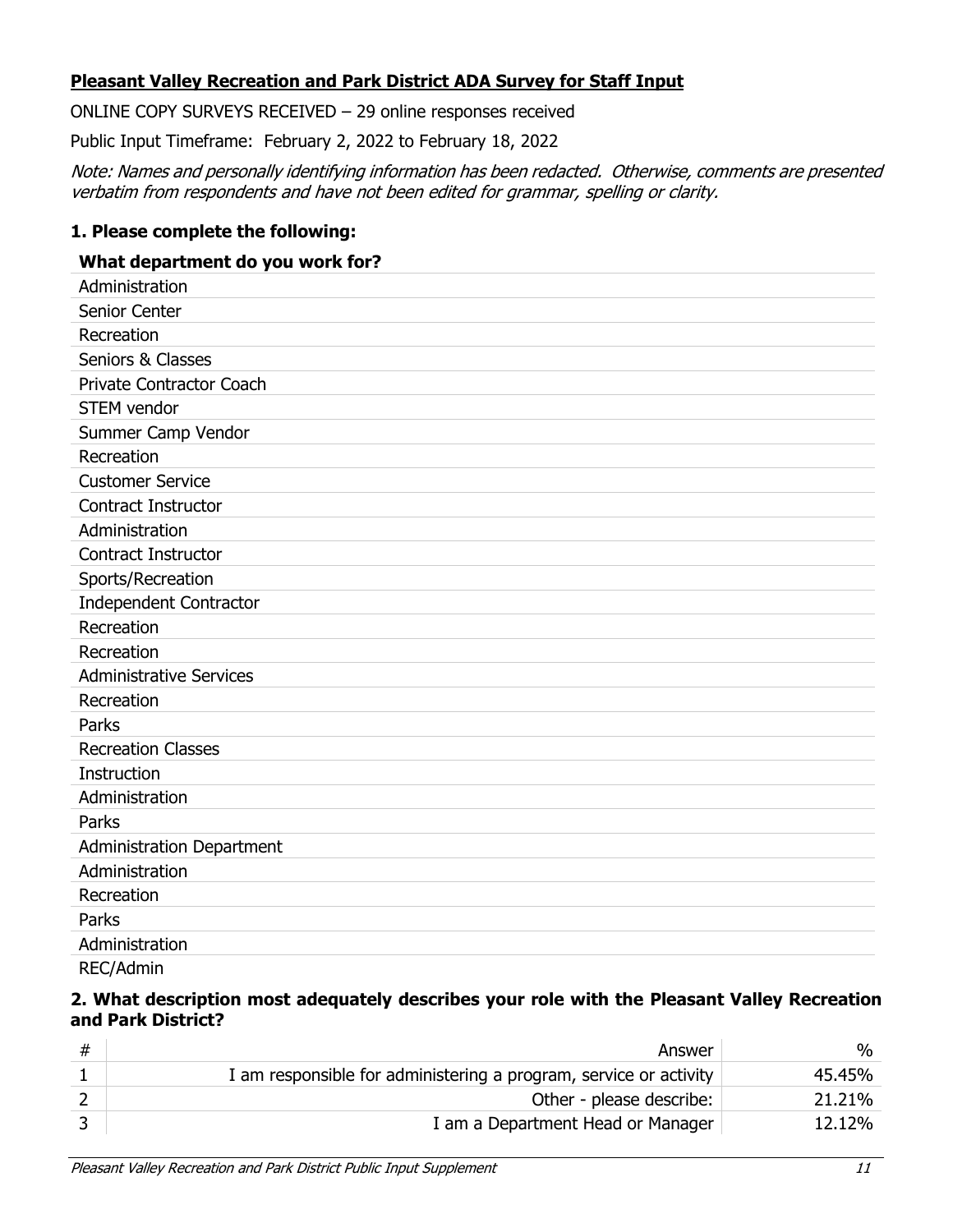| <b>Other - please describe:</b>                                                                                                                      |
|------------------------------------------------------------------------------------------------------------------------------------------------------|
| Employee                                                                                                                                             |
| Class Instructor                                                                                                                                     |
| Independent contractor                                                                                                                               |
| I provide reservation/registration/information services to the public.                                                                               |
| I provide support and guidance towards District policy and management                                                                                |
| Parks                                                                                                                                                |
| <b>Human Resources</b>                                                                                                                               |
| 3. Please list the primary areas you are responsible for:                                                                                            |
| Evaluate Programs and Services. Find solutions.                                                                                                      |
| Intro to the Alexander Technique                                                                                                                     |
| <b>Pickleball Instruction</b>                                                                                                                        |
| Enrichment                                                                                                                                           |
| summer camp vendor                                                                                                                                   |
| Participants                                                                                                                                         |
| Facility reservations and class registrations                                                                                                        |
| <b>Fitness instruction</b>                                                                                                                           |
| Long range planning; strategic plan coordination; ad hoc committee coordination; back up for Clerk of<br>the Board/Board of Director's coordination; |
| dance instruction                                                                                                                                    |
| <b>Tennis Lessons</b>                                                                                                                                |
| enrichment camps                                                                                                                                     |
| <b>Contract Instructors &amp; Seniors</b>                                                                                                            |
| Special events                                                                                                                                       |
| Front Office Customer Service, Board Meeting Minutes                                                                                                 |
| Senior, Sports, Camp and CDBG Programs                                                                                                               |
| West end                                                                                                                                             |
| <b>Wellness class</b>                                                                                                                                |
| Teaching                                                                                                                                             |
| Oversee District operations, programs, and financial                                                                                                 |
| Central and East regions of the district.                                                                                                            |
| Reservations, Class registrations, customer support.                                                                                                 |
| <b>Human Resources</b>                                                                                                                               |
| Aquatics, Special Events, Marketing                                                                                                                  |
| All facilities and parks                                                                                                                             |

Administration, Finance, IT, Risk Management, Customer Service, Special Projects, HR

Outdoor Education Programming, Community Partnerships, Foundation

# **4. At which sites(s) are the program and services your department provides located?**

| # | Answer                                                       | $\%$   | Count |
|---|--------------------------------------------------------------|--------|-------|
|   | All locations                                                | 48.15% |       |
|   | Only at the following locations: (please list the locations) | 51.85% | 14    |
|   | Total                                                        | 100%   |       |
|   |                                                              |        |       |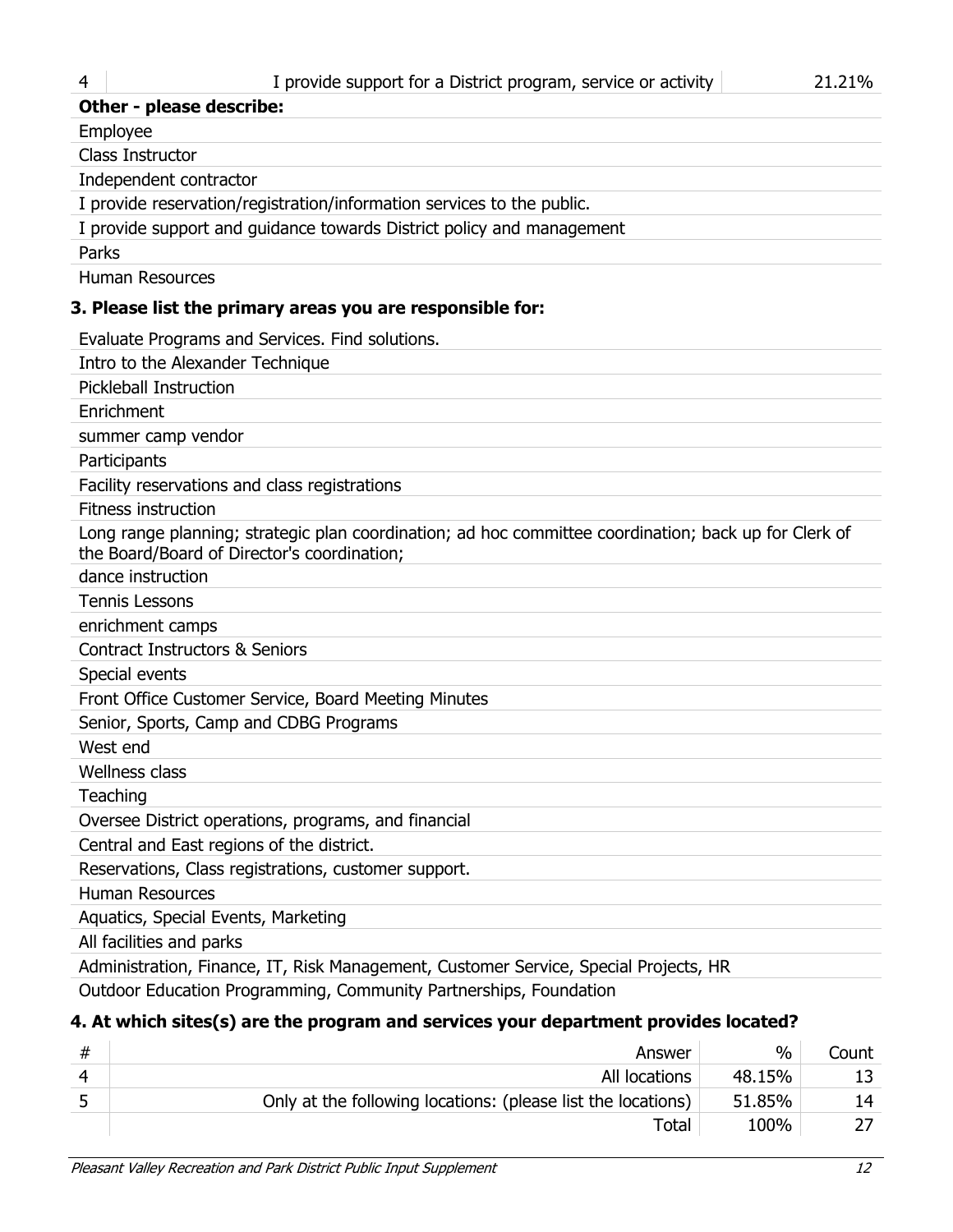# **Only at the following locations: (please list the locations)**

| Burnley facility                      |
|---------------------------------------|
| Springville Park                      |
| PVRPD Auditorium and courtyard        |
| Community Center Admin. Office        |
| Camarillo                             |
| virtual                               |
| <b>Bob Kildee Park</b>                |
| <b>Community Center/Senior Center</b> |
| <b>Community Center</b>               |
| Sports Complexes and Community Center |
| <b>Community Center</b>               |
| 1605 Burnley St Camarillo, CA 93010   |
| Admin Building                        |
|                                       |

Camarillo Grove Community Center Mission Oaks

## **5. Do you know who the designated ADA Coordinator is for the Pleasant Valley Recreation and Park District?**

| 77 | Answer                        | $\%$   | count |
|----|-------------------------------|--------|-------|
|    | Yes, please provide the name: | 66.67% |       |
|    | No                            | 33.33% |       |
|    | Total                         | 100%   |       |

## **Yes, please provide the name:**

| Jessica                         |
|---------------------------------|
| Bryanna Gonzalez                |
| Jessica Puckett                 |
| Me/Jessica Puckett              |
| Jessica & Nick                  |
| <b>Jessica</b>                  |
| Jessica Puckett                 |
| Jessica Puckett                 |
| Jessica Puckett                 |
| Bryanna Gonzalez                |
| Jessica Puckett/Nick Marienthal |
| Jessica Puckett                 |
| Jessica Puckett                 |
| <b>Jessica</b>                  |
| Jessica Puckett                 |
| Jessica Puckett                 |
| <b>Bob Cerasuolo</b>            |
| Jessica                         |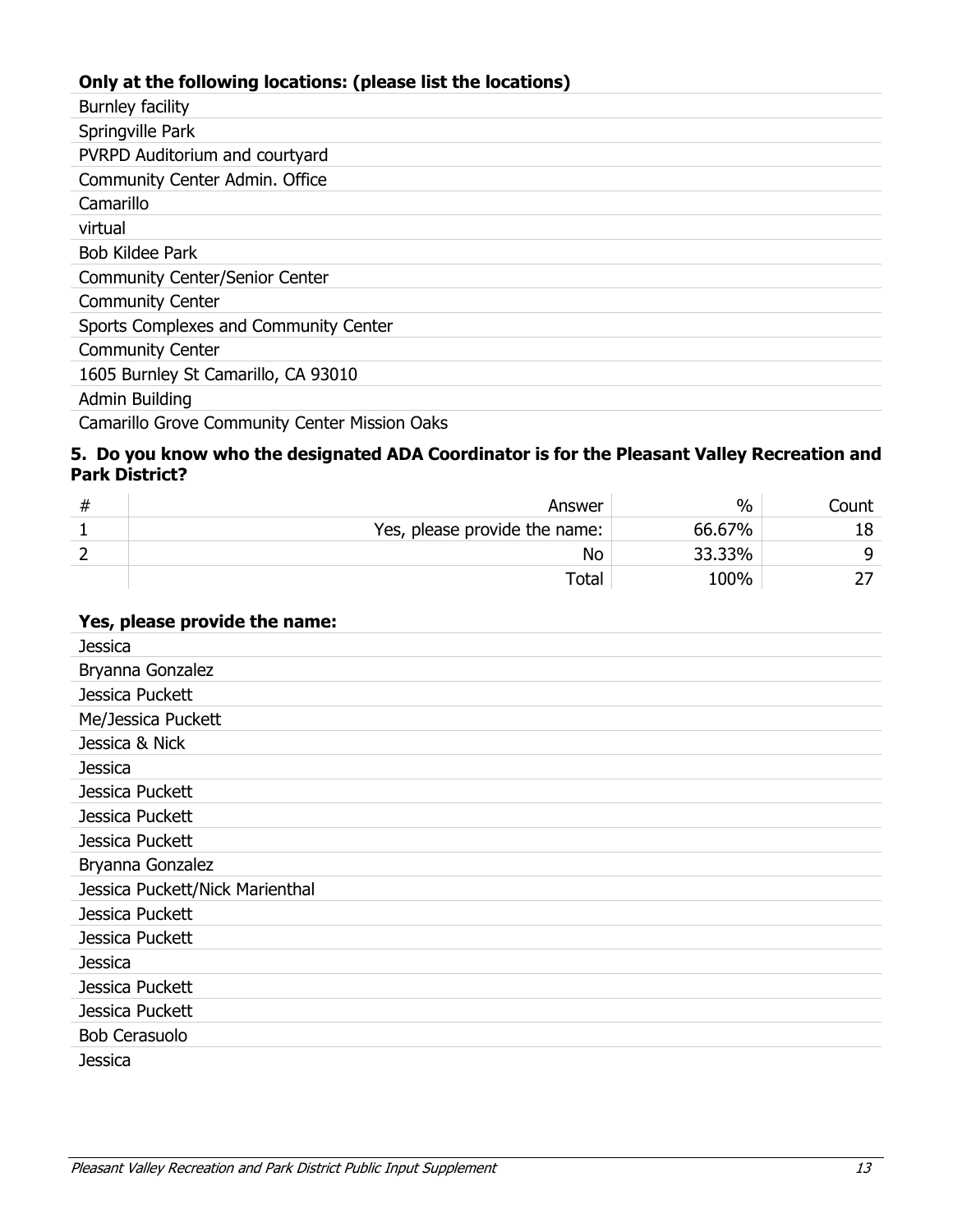## **6. Do you know who the designated 504 Coordinator is for the Pleasant Valley Recreation and Park District?**

| # | Answer                        | $\%$   | Count |
|---|-------------------------------|--------|-------|
|   | Yes, please provide the name: | 44.44% | 12    |
|   | No                            | 48.15% | 13    |
|   | Not applicable                | 7.41%  |       |
|   | Total                         | 100%   |       |

## **Yes, please provide the name:**

| Jessica?               |
|------------------------|
| Jessica Puckett        |
| Jessica Puckett        |
| Jessica & Nick         |
| Jessica Puckett        |
| Jessica Puckett        |
| Jessica Puckett        |
| Jessica Puckett        |
| Jessica Puckett        |
| <b>Nick Marienthal</b> |
| Jessica Puckett        |
| Jessica Puckett        |

#### **7. Do you have more than one ADA or 504 Coordinator in the Pleasant Valley Recreation and Park District?**

| # | Answer      | $\frac{0}{0}$ | Count |
|---|-------------|---------------|-------|
|   | Yes         | 4.00%         |       |
|   | No          | 32.00%        |       |
|   | Do not know | 64.00%        | 16    |
|   | Total       | 100%          | 25    |

## **8. Is the identity of the ADA or 504 Coordinator noticed and posted?**

| # | Answer | $\%$   | Count    |
|---|--------|--------|----------|
|   | Yes    | 40.00% | 10       |
|   | No     | 60.00% | 15       |
|   | Total  | 100%   | つに<br>دے |

## **9. Describe where the notice of the identity and contact information for the ADA or 504 Coordinator is noticed and posted:**

| No idea                           |
|-----------------------------------|
| unknown                           |
| On PVRPD's website                |
| The administration office         |
| On our website under About Us-ADA |
| N/A since I'm virtual             |
| Website                           |
| Don't know                        |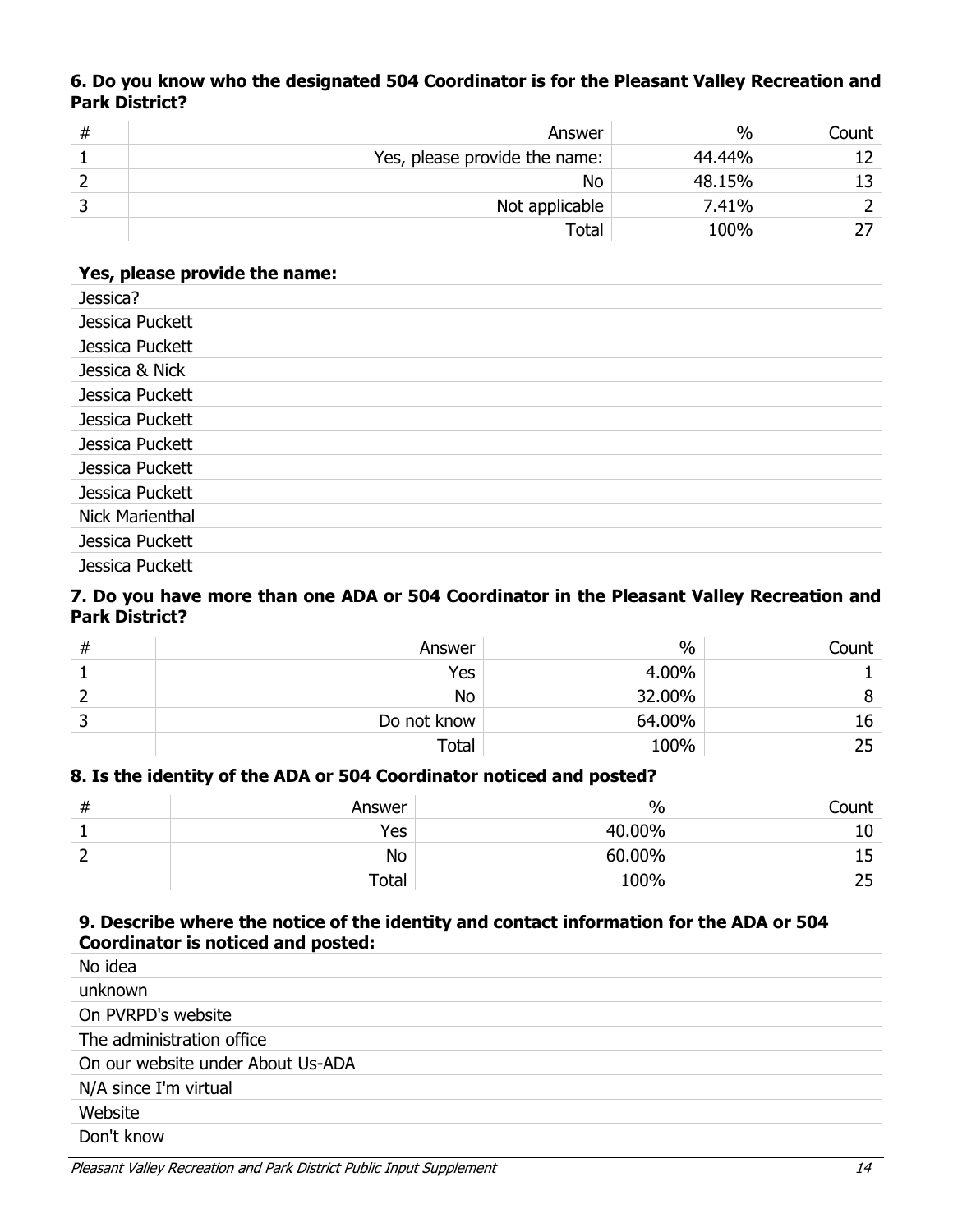## **9. Describe where the notice of the identity and contact information for the ADA or 504 Coordinator is noticed and posted:**

| in the glass case outside of the front door of the administrative building |
|----------------------------------------------------------------------------|
| We keep that secret pretty good                                            |
| Web site                                                                   |
| Not sure                                                                   |
| Email                                                                      |
| Our website                                                                |
| Website on the ADA page                                                    |

PVRPD.org website

## **10. Has your department posted the rights afforded to persons with disabilities?**

| # | Answer         | $\%$   | Count |
|---|----------------|--------|-------|
|   | Yes            | 19.23% |       |
|   | No             | 26.92% |       |
|   | Do not know    | 46.15% | 12    |
|   | Not applicable | 7.69%  |       |
|   | Total          | 100%   | 26    |

## **11. Have you received training or information regarding the requirements of the Americans with Disabilities Act?**

| Answer                                 | $\%$   | .ount |
|----------------------------------------|--------|-------|
| Yes, please describe content and date: | 19.23% |       |
| No                                     | 80.77% |       |
| Total                                  | 100%   | 26    |

## **Yes, please describe content and date:**

Webinars conducted by DAC through CAPRI, NRPA

Webinar

General Overview

Various dates and times throughout career, most recent in 2010

learning from past supervisors and some classes

## **12. Have you received training on providing services or activities for persons with disabilities?**

| Answer                                 | $\%$   | Count |
|----------------------------------------|--------|-------|
| Yes, please describe content and date: | 24.00% | n     |
| No                                     | 76.00% | 19.   |
| Total                                  | 100%   |       |

## **Yes, please describe content and date**:

Webinar Trainings over the last two years

General trainings over my career and while studying to become a special education teacher.

Not with District. In 2014,2015,2016,2017,2018 at university regarding access and accommodations for persons with disabilities

Webinar

Aquatics training through Red Cross, swim lessons, etc.

CPRS class on playgrounds talks a little about it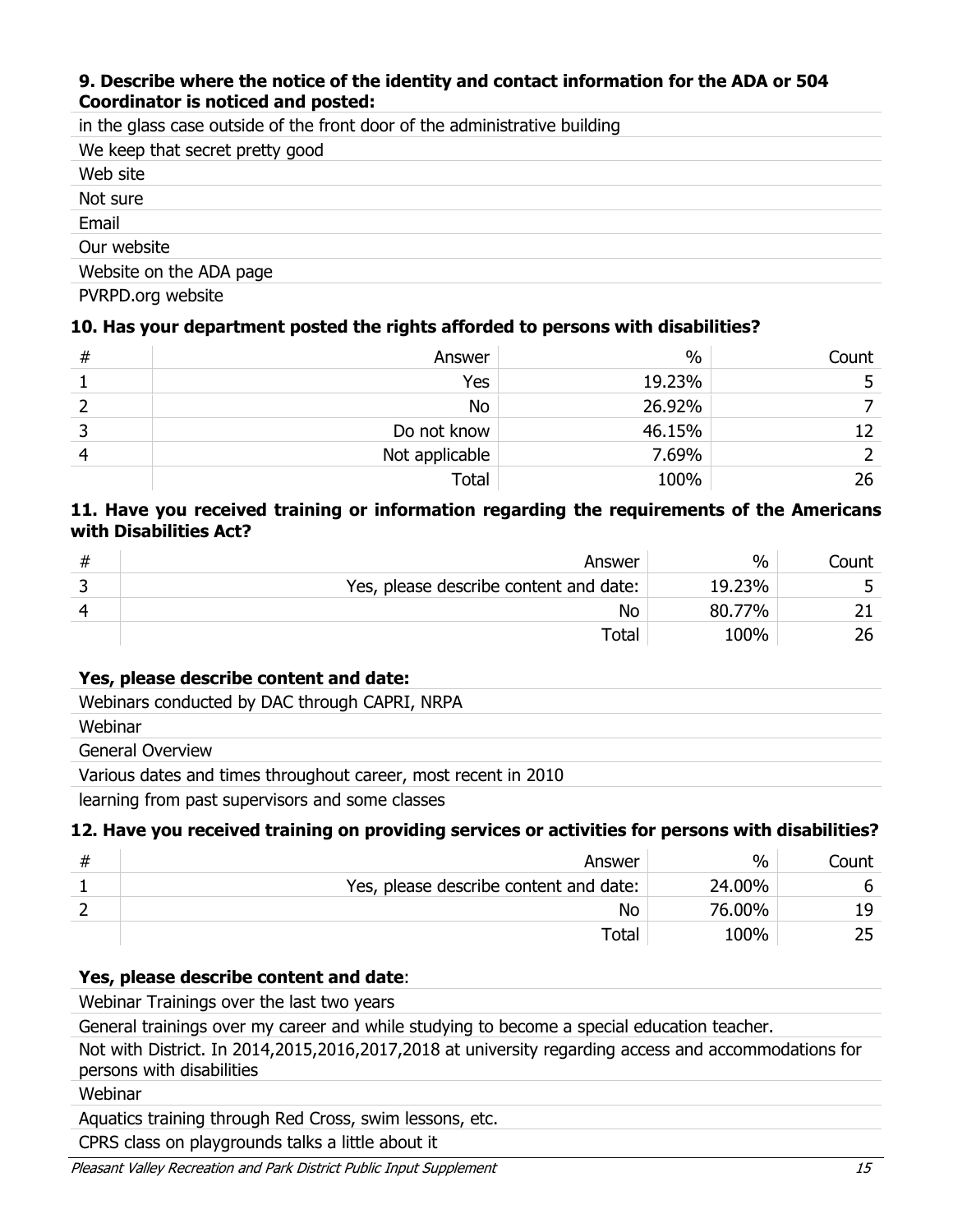## **13. Would ADA related training or technical assistance services in these areas be helpful for you or other department staff? (check all that apply):**

| # | Answer                                                                                                                    | $\%$   | Count |
|---|---------------------------------------------------------------------------------------------------------------------------|--------|-------|
|   | Developing policies and procedures                                                                                        | 14.56% | 15    |
| 2 | Assisting persons with disabilities                                                                                       | 16.50% | 17    |
| 3 | Legal requirements                                                                                                        | 13.59% | 14    |
| 4 | Responding to requests for accommodations (i.e. American Sign Language<br>interpreters, assisted listening devices, etc.) | 14.56% | 15    |
| 5 | Providing materials in alternate formats (i.e. Braille, audio recordings, etc.)                                           | 9.71%  | 10    |
| 6 | American Sign Language (ASL) training                                                                                     | 10.68% | 11    |
| 7 | Other - Please list:                                                                                                      | 0.97%  |       |
| 8 | <b>None</b>                                                                                                               | 3.88%  | 4     |
| 9 | Requirements for accessible facilities                                                                                    | 15.53% | 16    |
|   | Total                                                                                                                     | 100%   | 103   |

#### **Other - Please list:**

Up to date info on our website

**14. Have you received, or are you aware of any specific concerns, complaints or problems regarding access for persons with disabilities to any of the programs, services, activities or facilities provided by the Pleasant Valley Recreation and Park District?**

| # | Answer                | $\frac{0}{0}$ | count |
|---|-----------------------|---------------|-------|
| - | Yes, please describe: | 16.67%        |       |
|   | No                    | 83.33%        | 20    |
|   | Total                 | 100%          | 74.   |

## **Yes, please describe:**

The bathrooms in the Senior Center are a regular concern for full accessibility; the bathrooms at Arneill Ranch are being replaced with new and accessible bathrooms due to the age and lack of compliance; the bathrooms at Dos Caminos and Freedom Center

Restrooms and ballfields

not enough parking and explain what is the minimum allowed

Language is a huge barrier issue as well as assessability to some of our buildings and equipment.

## **15. Does your department lease facilities that are not owned by the District from others?**

| # | Answer                | $\frac{0}{0}$ | Count |
|---|-----------------------|---------------|-------|
|   | Yes, please describe: | 29.17%        |       |
|   | <b>No</b>             | 37.50%        | q     |
|   | Do not know           | 33.33%        |       |
|   | Total                 | 100%          | 74    |

## **Yes, please describe:**

Kind of: PONY baseball, one of our community service organizations, uses baseball fields at Los Altos which is a school right next to Bob Kildee Community Park. We pay \$60K/year for water at the fields.

#### Constitution Park

Monte Vista Gym Las Colinas Gym VSEA Gym

Gyms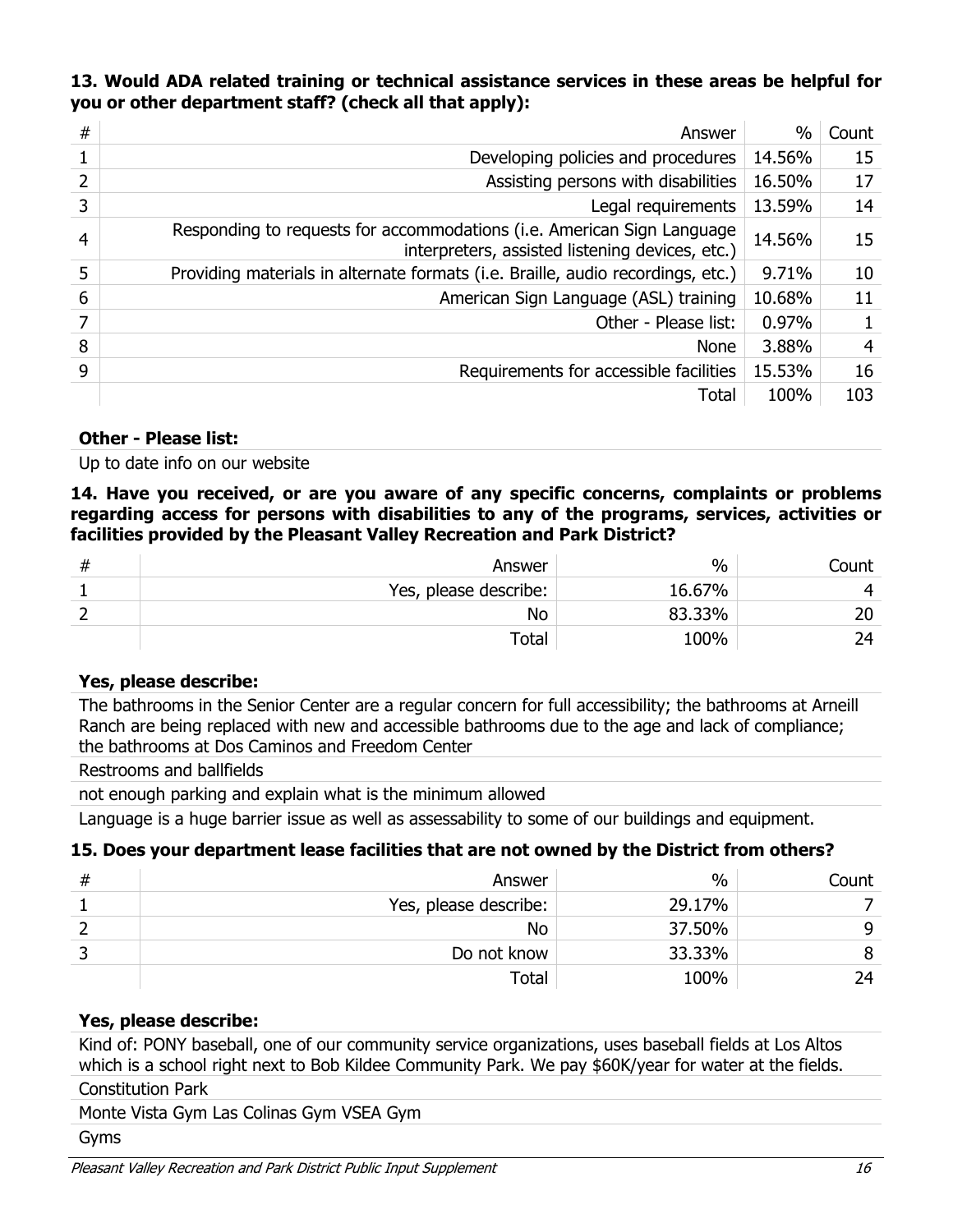#### **Yes, please describe:**

Monte Vista Gym

Property trade with airport, used to lease gym facility that is no longer available.

Depends if you would like to class Monte Vista Gym in there

#### **16. Does your department rent or lease District owned facilities or space to individuals, groups or organizations?**

| # | Answer             | $\%$   | Count |
|---|--------------------|--------|-------|
|   | Yes, please list:  | 66.67% | 16    |
|   | <b>No</b>          | 12.50% |       |
|   | Not applicable     | 20.83% |       |
|   | Total <sub>1</sub> | 100%   | 74.   |

#### **Yes, please list:**

Indoor facilities Parks Sports facilities

We allow the rental of almost all District owned facilities. The only facilities/space not rented are the Administration Building (center; Rooms 6 & 7 are available to rent), Parks Office (excluding the conference room there), and Parks Shop/Lunchroom. These are all staffing areas not available for public usage.

tennis courts in various locations

We are an independent contractor

District facilities rental for special events

Community Center Freedom Center PV East Mtg Room And the Districts Parks and sports fields

School district gyms, BMX, Hockey & RC Track

Pavilions, facilities, fields

Individuals/Sports Groups/YMCA/Churches/Business Organizations/Government entities

All of them

TONS of rentals

churches, instructors for various classes

#### **17. Does your department have a facility use agreement that includes accessibility provisions for persons with disabilities?**

| # | Answer      | $\%$   | Count |
|---|-------------|--------|-------|
|   | Yes         | 8.33%  |       |
|   | No          | 33.33% |       |
|   | Do not know | 58.33% | 14    |
|   | Total       | 100%   | 24    |

#### **18. Does your department's contracts and agreements for Pleasant Valley Recreation and Park District programs, services, activities or construction have provisions for compliance with federal, state or local accessibility codes?**

| # | Answer                | $\frac{0}{0}$ | Count |
|---|-----------------------|---------------|-------|
|   | Yes, please describe: | 20.83%        |       |
|   | <b>No</b>             | 16.67%        |       |
|   | Do not know           | 62.50%        |       |
|   | Total                 | 100%          | 74.   |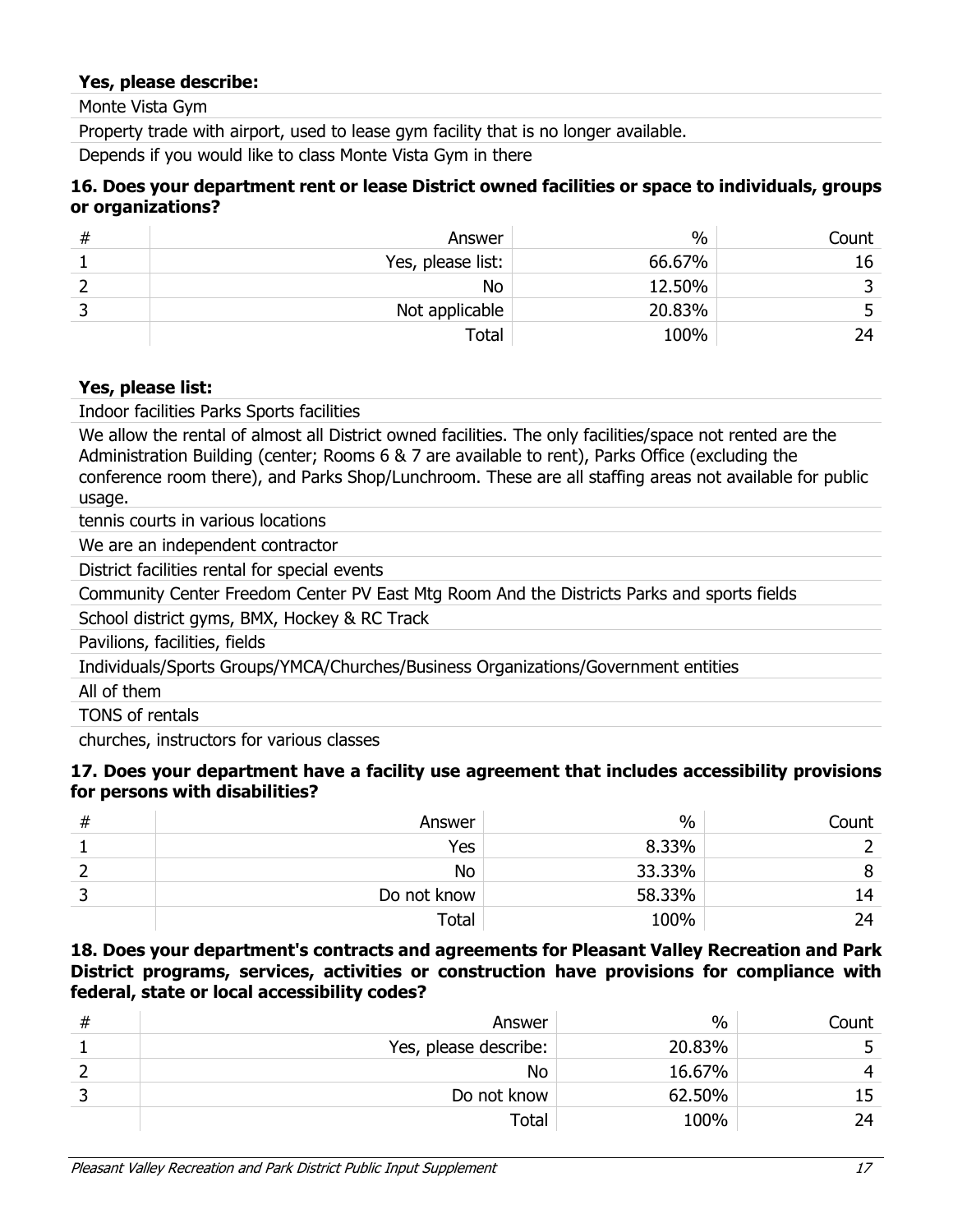## **Yes, please describe**:

Our contracts and agreements for construction, professional services and activities do. The rental agreement does have a section (D) about compliance with applicable law, rules and regulations: D. b.- I, the RENTER, agree to abide by all applicable local, federal, and state accessibility standards and regulations.

Updated parks and facilities must meet accessibility codes.

I would assume so, but I don't work with that portion of the District

#### **19. Are you aware of any areas or elements of the facilities that your department utilizes which are not accessible to persons with disabilities?**

| # | Answer                | $\%$   | Count |
|---|-----------------------|--------|-------|
|   | Yes, please describe: | 29.17% |       |
|   | <b>No</b>             | 50.00% |       |
|   | Not applicable        | 20.83% |       |
|   | Total                 | 100%   | 24    |

#### **Yes, please describe**:

The restrooms in the Freedom Center are not easily accessible to persons with disabilities.

The bathrooms I previously mentioned

Some restrooms and facilities

Restrooms, playgrounds, Freedom Center

Some areas have not been outfitted to be accessible.

Stage in the auditorium, restroom facility at Freedom Center

#### **20. In your opinion, what do you feel should be the highest priority of the Pleasant Valley Recreation and Park District to improve accessibility for persons with disabilities?**

Not sure. Wheelchair accessible ramps, perhaps?

No comment

Awareness; making it a priority for all staff

unknown

N/A

Communication and staff training

Adequate access to parks and restrooms and addressing the condition of aging facilities or parking lots with cracks

I have no opinion on this matter. I do not have enough information.

Making sure all of the sites are ADA accessible

Finalize the ADA plan and work to incorporate into a CIP budget.

Accessibility should be higher priority than expanding parks and facilities.

Safety.

1. making sure facilities are up to code 2. more accessible programs, but administered by a certified Recreation Therapist

more playgrounds that are fully for the disable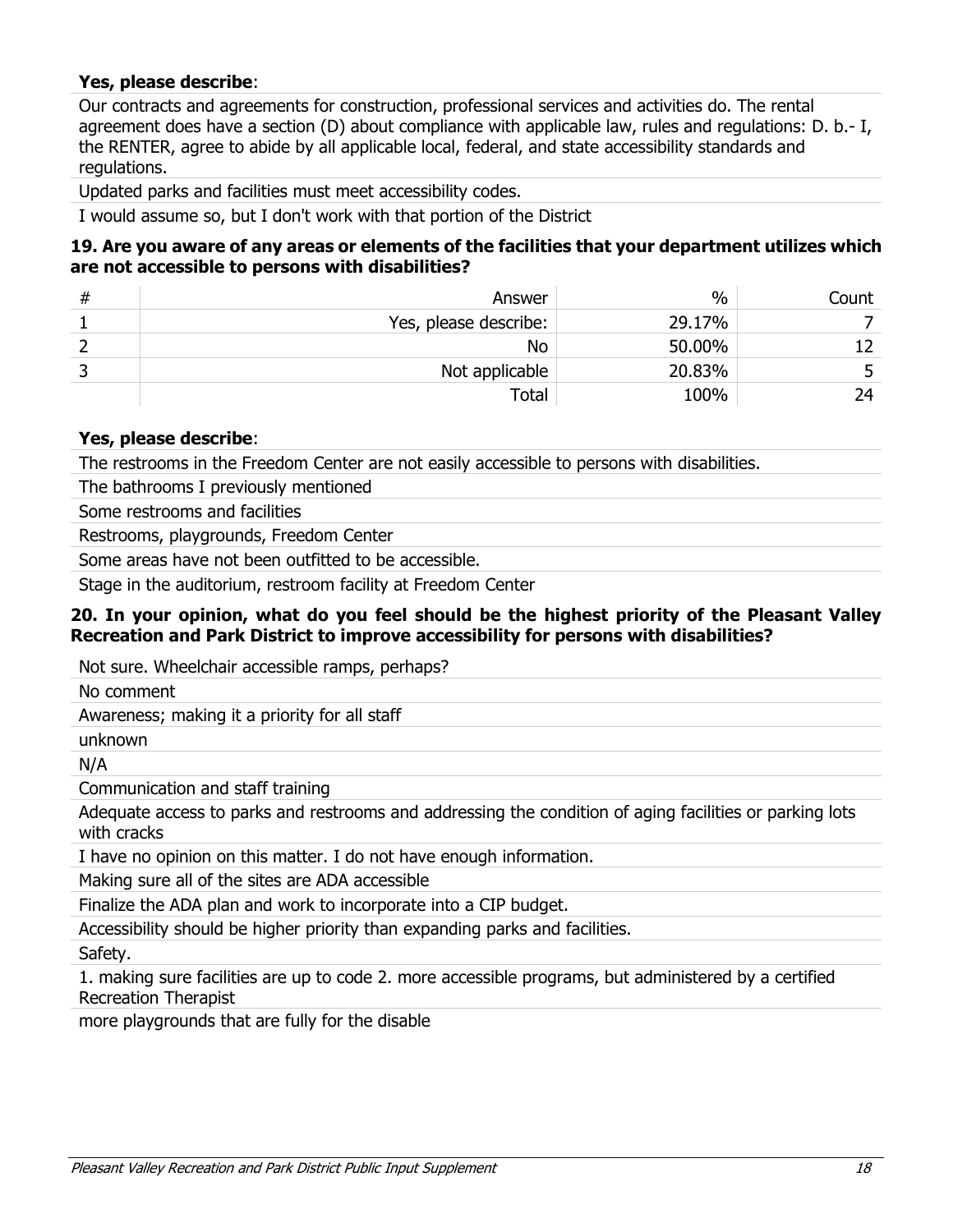## **21. Does your department have a grievance or complaint process for use by the public?**

| # | Answer         | $\%$   | Count |
|---|----------------|--------|-------|
|   | Yes            | 39.13% | 9     |
|   | No             | 13.04% |       |
|   | Do not know    | 43.48% | 10    |
|   | Not applicable | 4.35%  |       |
|   | Total          | 100%   |       |

## **22. Does your department track grievances and complaints from the public?**

| # | Answer         | $\%$   | Count |
|---|----------------|--------|-------|
|   | Yes            | 30.43% |       |
|   | No             | 17.39% | 4     |
|   | Do not know    | 43.48% | 10    |
|   | Not applicable | 8.70%  |       |
|   | Total          | 100%   | 23    |

## **23. Does your department have a statement or notice for persons with disabilities to assist them to request an accommodation or modification in order to participate in a District program, service or activity?**

| # | Answer         | $\%$   | Count |
|---|----------------|--------|-------|
|   | Yes            | 21.74% |       |
|   | No             | 21.74% |       |
|   | Do not know    | 52.17% | 12    |
|   | Not applicable | 4.35%  |       |
|   | Total          | 100%   |       |

### **24. Does your department have a policy or procedures in place for responding to requests for accommodations from the public to allow persons with disabilities to participate in the program?**

| # | Answer         | $\%$   | Count |
|---|----------------|--------|-------|
|   | Yes            | 8.70%  |       |
|   | No             | 21.74% |       |
|   | Do not know    | 65.22% | 15    |
| ⊿ | Not applicable | 4.35%  |       |
|   | Total          | 100%   |       |

## **25. How much notice is required to provide an accommodation request?**

| # | Answer                                             | $\%$     | Count |
|---|----------------------------------------------------|----------|-------|
|   | 24 hours or less (not including weekends/holidays) | $0.00\%$ | 0     |
|   | 1-4 workdays                                       | 4.55%    |       |
|   | More than 1 week                                   | 4.55%    |       |
| 4 | Don't know - have not completed such a request     | 72.73%   | 16    |
|   | Not applicable                                     | 4.55%    |       |
| 6 | 1-3 workdays                                       | 13.64%   | 3     |
|   | <b>Total</b>                                       | 100%     | 22.   |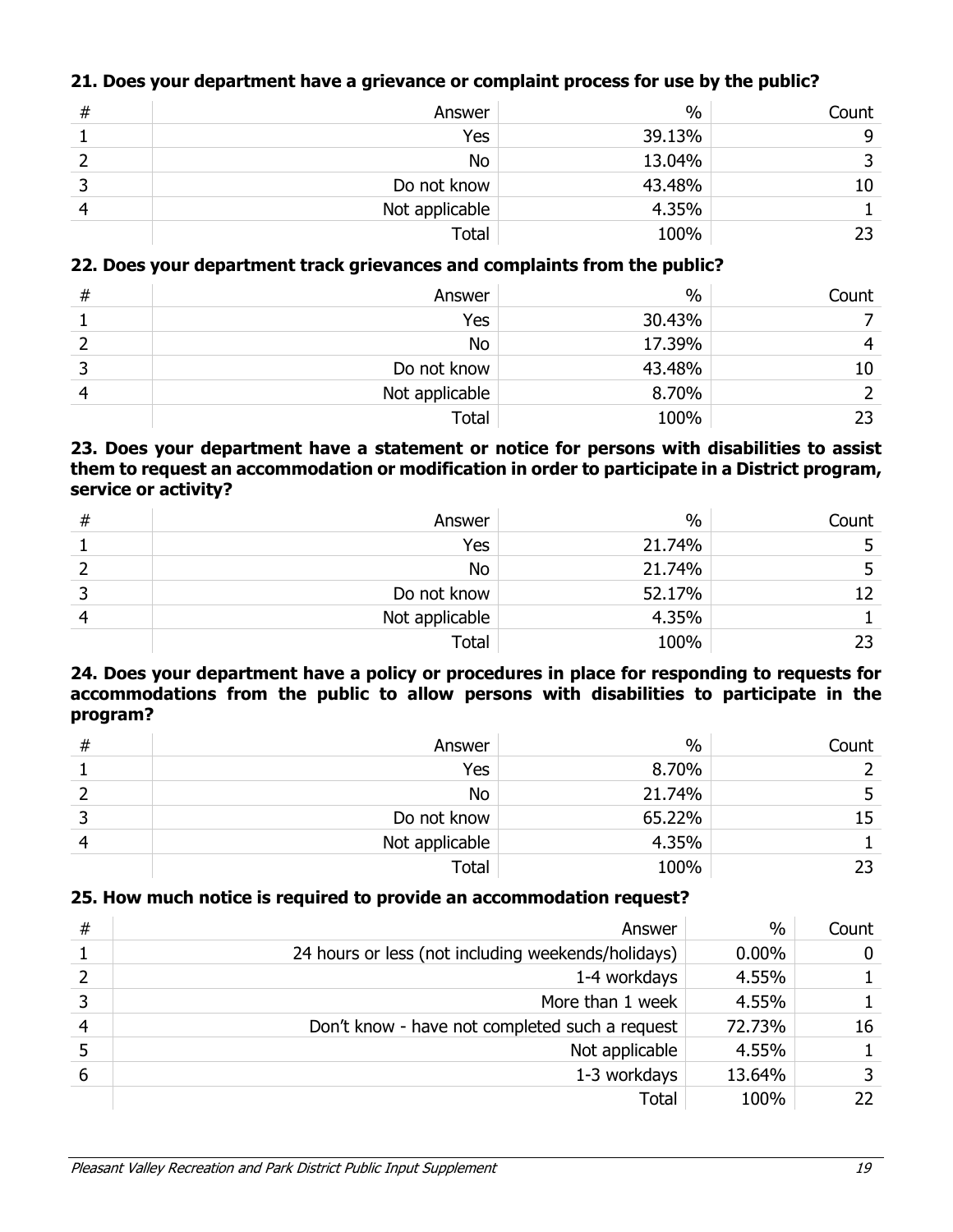## **26. What types of accommodations have been requested?**

| No comment                                               |
|----------------------------------------------------------|
| No accommodations have been requested that I am aware of |
| <b>IDK</b>                                               |
| None to my knowledge                                     |
| <b>NA</b>                                                |
| not sure                                                 |
| The ramp at Roadrunnuer RC Track                         |
| 7                                                        |
| Special needs swim lessons, use of handicap lift at pool |
| N/A                                                      |

## **27. Does your department or program track accommodation requests for persons with disabilities?**

| # | Answer                  | $\%$   | Count |
|---|-------------------------|--------|-------|
|   | Yes                     | 13.64% |       |
|   | No                      | 18.18% | 4     |
|   | Do not know             | 54.55% | 12    |
| 4 | Not applicable          | 9.09%  |       |
|   | Other, please describe: | 4.55%  |       |
|   | Total                   | 100%   | 22    |

## **Other, please describe:**

I am not aware of any tracking, but Mary or Bob may be aware of requests before me

## **28. Does your department offer any programs, services, activities, or events specifically for persons with disabilities?**

| # | Answer         | $\%$   | Count |
|---|----------------|--------|-------|
|   | Yes            | 19.05% |       |
|   | No             | 42.86% | 9     |
|   | Do not know    | 28.57% | 6     |
|   | Not applicable | 9.52%  |       |
|   | Total          | 100%   |       |

## **29. Is a "Notice under the Americans with Disabilities Act" or a nondiscrimination statement available and posted for program participants who may be persons with disabilities?**

| # | Answer         | $\%$   | Count |
|---|----------------|--------|-------|
|   | Yes            | 14.29% |       |
|   | No             | 23.81% |       |
|   | Do not know    | 57.14% | 12    |
|   | Not applicable | 4.76%  |       |
|   | Total          | 100%   |       |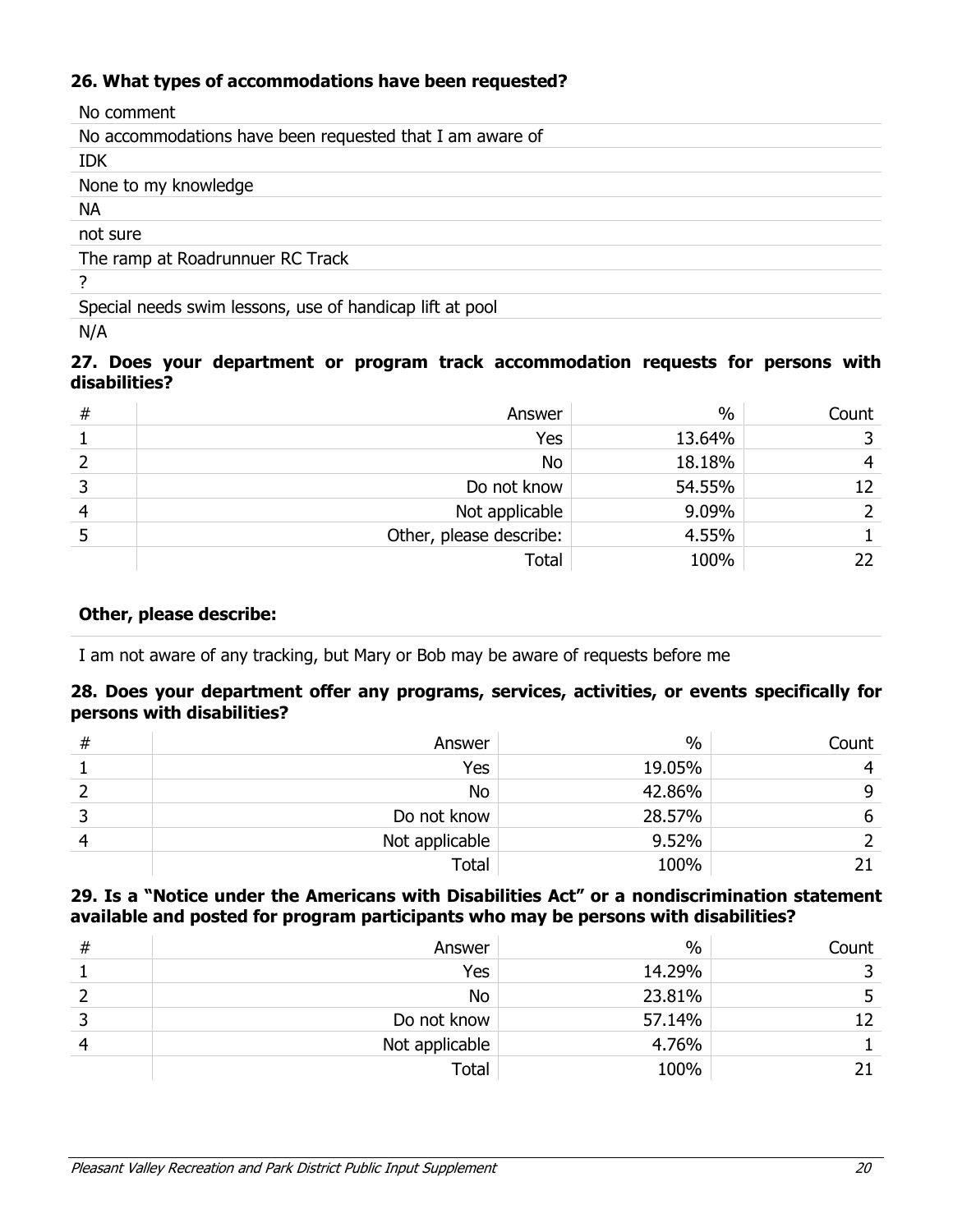## **30. Does the "Notice under the Americans with Disabilities Act" or nondiscrimination statement include information about the District's ADA or 504 coordinator and how to contact them or file a grievance?**

| Answer         | $\%$   | Count |
|----------------|--------|-------|
| Yes            | 14.29% |       |
| <b>No</b>      | 14.29% |       |
| Do not know    | 52.38% |       |
| Not applicable | 19.05% |       |
| <b>Total</b>   | 100%   |       |

## **31. Are grievance or complaint procedures available?**

| # | Answer                            | $\%$     | Count |
|---|-----------------------------------|----------|-------|
|   | Yes, for employees only           | 14.29%   |       |
|   | No                                | 9.52%    |       |
|   | Do not know                       | 57.14%   | 12    |
|   | Yes, for employees and the public | 19.05%   | 4     |
|   | Yes, for the public only          | $0.00\%$ | 0     |
|   | Total                             | 100%     |       |

#### **32. If participants are required to fill out a form to participate in department programs, how is it made available?**

| # | Answer                       | $\%$   | Count |
|---|------------------------------|--------|-------|
|   | Both online and by hard copy | 47.37% | 9     |
|   | Online only                  | 10.53% |       |
|   | Hard copy only               | 10.53% |       |
|   | Not applicable               | 31.58% | 6     |
|   | Total                        | 100%   | 19    |

## **33. What types of accessible alternate formats does your department make available for persons with disabilities when requested? (check all that apply):**

| $\#$           | Answer                                                  | $\%$     | Count            |
|----------------|---------------------------------------------------------|----------|------------------|
|                | Audio recording (cassette or digital)                   | 4.35%    |                  |
| 2              | <b>Braille</b>                                          | 4.35%    |                  |
| 3              | Large print                                             | 4.35%    |                  |
| $\overline{4}$ | Electronic copy (for use with a screen reader)          | 8.70%    | $\overline{2}$   |
| 5              | American Sign Language Interpreters                     | $0.00\%$ | 0                |
| 6              | Other media type - Please list:                         | $0.00\%$ | $\mathbf 0$      |
| 7              | The department does not provide any alternative formats | 17.39%   | $\overline{4}$   |
| 8              | Do not know                                             | 52.17%   | 12               |
| 9              | Assistive listening devices                             | 4.35%    |                  |
| 10             | Electronic/computer-based document readers              | $0.00\%$ | 0                |
| 11             | Enlarged keyboards                                      | 0.00%    | $\mathbf 0$      |
| 12             | Communication access real-time translation (CART)       | 0.00%    | 0                |
| 13             | Video Remote Interpreting (VRI)                         | 0.00%    | $\boldsymbol{0}$ |
| 14             | Audio description                                       | $0.00\%$ | $\mathbf 0$      |
| 15             | Open captioning                                         | 4.35%    |                  |
| 16             | Tactile exhibits                                        | $0.00\%$ | $\mathbf 0$      |
|                | Total                                                   | 100%     | 23               |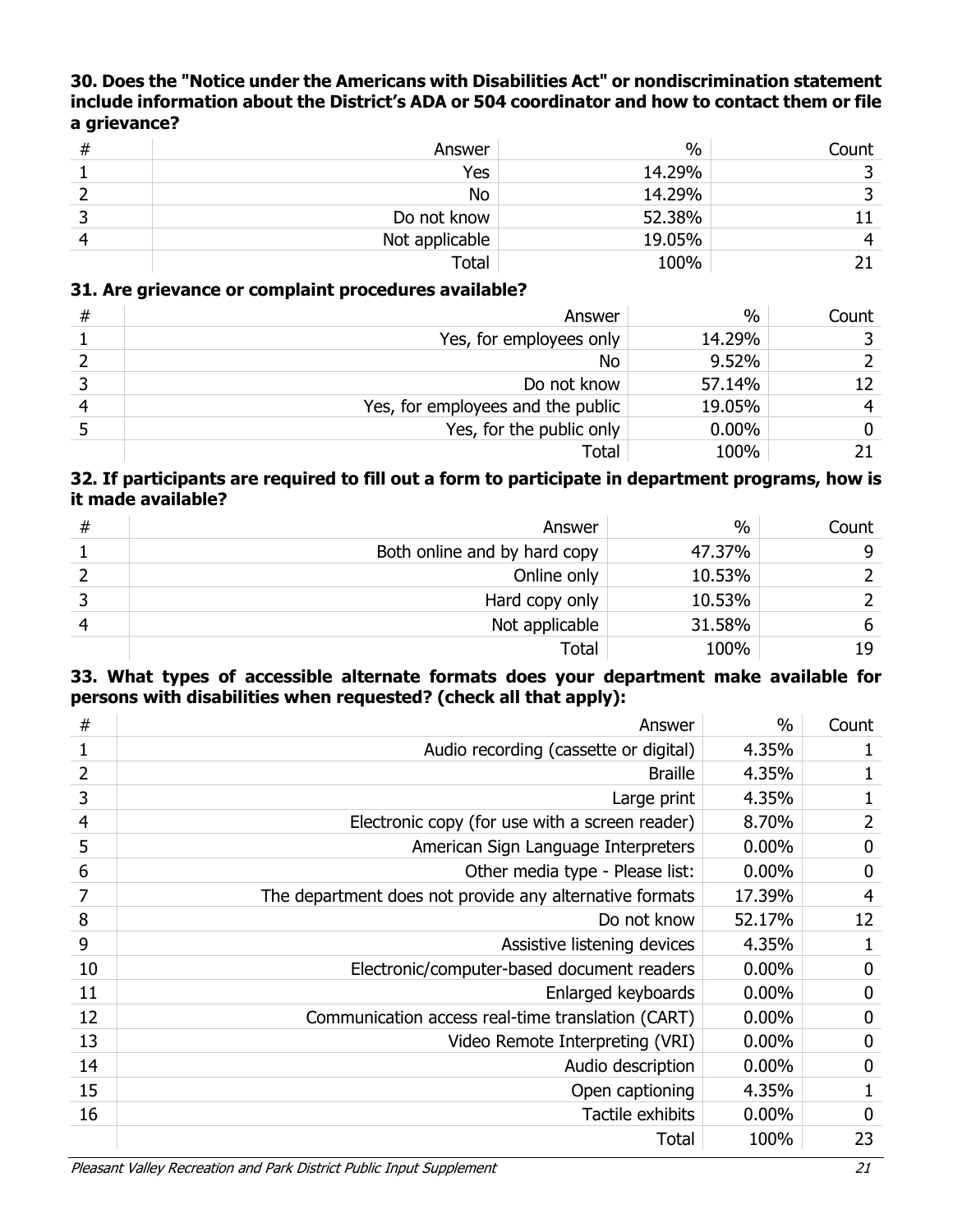## **34. Does your department have any programs that charge an additional fee for modifying the program for a person with disabilities which is not charged for a person without a disability?**

| # | Answer                | $\%$     | Count |
|---|-----------------------|----------|-------|
|   | Yes, please describe: | $0.00\%$ |       |
|   | No                    | 33.33%   |       |
|   | Do not know           | 42.86%   | q     |
|   | Not applicable        | 23.81%   |       |
|   | <b>Total</b>          | 100%     |       |

## **35. Does your department periodically include images of persons with disabilities in their printed materials and publications?**

| # | Answer                                                   | $\frac{0}{0}$ | Count |
|---|----------------------------------------------------------|---------------|-------|
|   | Yes, images of persons with disabilities are included    | 19.05%        | 4     |
|   | No, images of persons with disabilities are not included | 28.57%        | 6     |
|   | Not applicable                                           | 52.38%        |       |
|   | Total                                                    | 100%          |       |

## **36. Does your department conduct outreach activities focused on persons with disabilities?**

| 77 | Answer      | $\%$   | Count |
|----|-------------|--------|-------|
|    | Yes         | 9.52%  |       |
|    | No          | 52.38% |       |
| ے  | Do not know | 38.10% | 8     |
|    | Total       | 100%   |       |

## **37. Does your department require that public meetings and conferences be held in accessible locations?**

| # | Answer                                                      | $\%$   | Count |
|---|-------------------------------------------------------------|--------|-------|
|   | Yes, please describe if a policy or procedure is available: | 33.33% |       |
|   | No                                                          | 14.29% |       |
|   | Do not know                                                 | 52.38% |       |
|   | Total                                                       | 100%   |       |

## **Yes, please describe if a policy or procedure is available:**

Not a formal, documented procedure but everyone who schedules meetings (Karen, Dylan, myself, Mary, Leo) are aware to never schedule a meeting in a non-accessible location.

Accessible rooms at the Community Center or City Hall

board meeting have A.D.A access

## **38. Are assistive listening devices or systems available for public meetings?**

| # | Answer                                                                                                                        | %      | Count |
|---|-------------------------------------------------------------------------------------------------------------------------------|--------|-------|
|   | Yes, please include how many are available and the capacity of seating in the<br>combined rooms utilized for public meetings: | 4.76%  |       |
|   | No.                                                                                                                           | 28.57% | 6     |
|   | Do not know $66.67\%$                                                                                                         |        | 14    |
|   | Total                                                                                                                         | 100%   |       |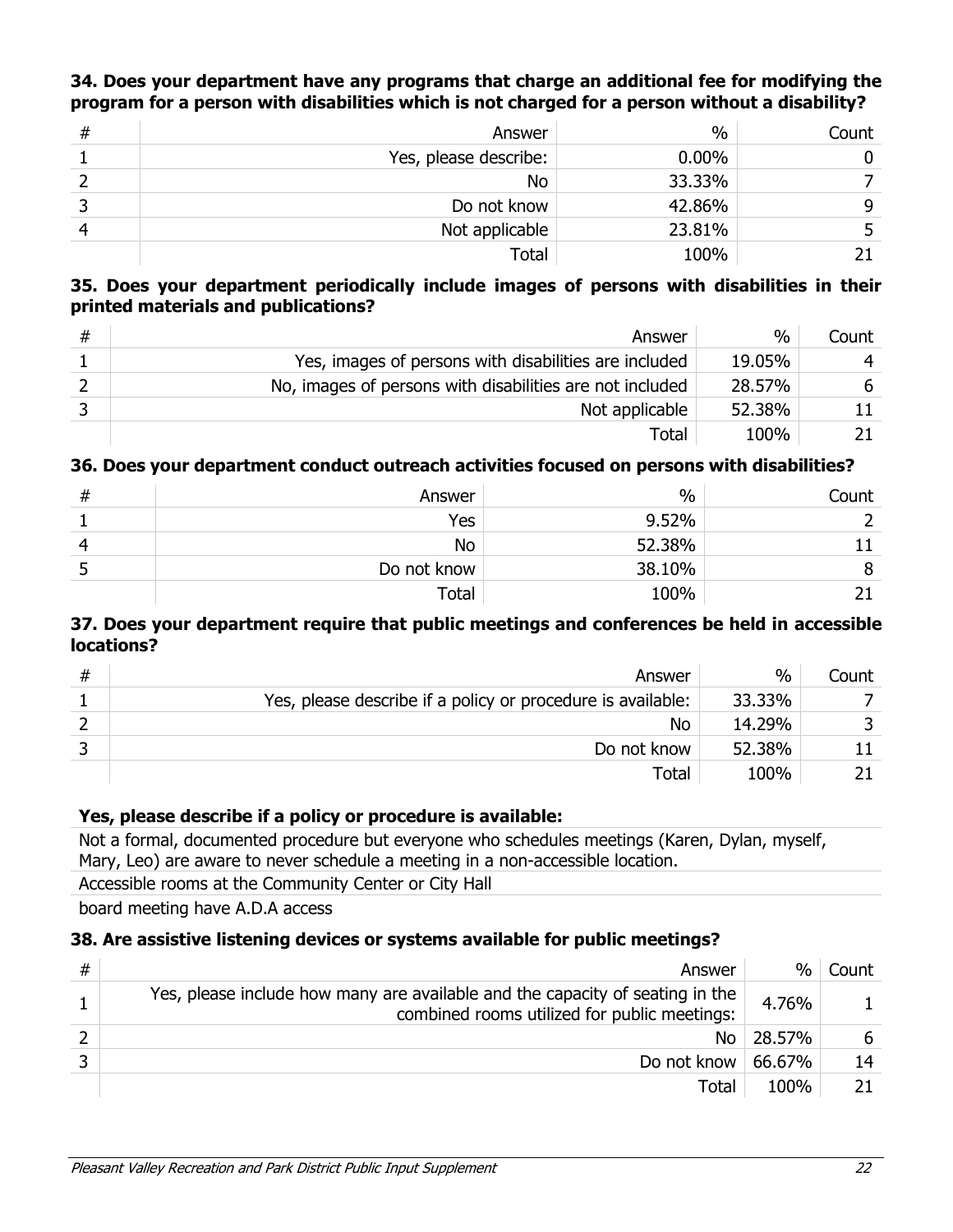### **Yes, please include how many are available and the capacity of seating in the combined rooms utilized for public meetings**:

Our Board of Director meetings are broadcast live on YouTube and City TV and Zoom which have captioning. But for in-person meetings, there are not any additional options.

## **39. The department I am representing has a policy for (check all that you are aware of):**

| #  | Answer                                                                                                                     | $\%$     | Count          |
|----|----------------------------------------------------------------------------------------------------------------------------|----------|----------------|
| 1  | Service animals                                                                                                            | 7.14%    | 2              |
| 4  | Other power-driven mobility devices                                                                                        | 3.57%    | 1              |
| 5  | Ticketing and seating                                                                                                      | 0.00%    | 0              |
| 6  | Oversight of construction and remodeling to ensure compliance with federal, state<br>and county accessibility requirements | 10.71%   | 3              |
| 7  | Website accessibility                                                                                                      | 10.71%   | 3              |
| 8  | Accessible formats                                                                                                         | 7.14%    | $\overline{2}$ |
| 9  | Effective communication                                                                                                    | 7.14%    | $\overline{2}$ |
| 10 | Auxiliary aids and services                                                                                                | $0.00\%$ | 0              |
| 11 | Sign language interpreters                                                                                                 | $0.00\%$ | 0              |
| 12 | Staff training                                                                                                             | 3.57%    | 1              |
| 13 | Requests for accommodations or modifications                                                                               | 7.14%    | 2              |
| 14 | Planning and budgeting for accessibility compliance                                                                        | 7.14%    | 2              |
| 15 | Public outreach                                                                                                            | 3.57%    | 1              |
| 16 | Emergency evacuation procedures                                                                                            | 21.43%   | 6              |
| 17 | Maintenance of accessible features                                                                                         | 7.14%    | 2              |
| 18 | Contract language to include accessibility provisions                                                                      | 3.57%    |                |
|    | Total                                                                                                                      | 100%     | 28             |

#### **40. Are you aware of any persons with disabilities currently serving on any of your department advisory boards or committees?**

| # | Answer         | $\%$   | Count |
|---|----------------|--------|-------|
|   | Yes            | 14.29% |       |
|   | No             | 33.33% |       |
|   | Not applicable | 9.52%  |       |
|   | Do not know    | 42.86% | 9     |
|   | Total          | 100%   |       |

#### **41. What tools does your department use to communicate by phone with people who have speech or hearing difficulties?**

| # | Answer                                                                                                       | $\%$     | Count |
|---|--------------------------------------------------------------------------------------------------------------|----------|-------|
|   | Text-telephone (TTY or TDD)                                                                                  | $0.00\%$ | 0     |
|   | Third-party relay system where a trained operator facilitates a conversation<br>between staff and the caller | 5.00%    |       |
| 3 | Other - Please list:                                                                                         | 5.00%    |       |
| 4 | <b>None</b>                                                                                                  | 40.00%   | 8     |
|   | Do not know                                                                                                  | 50.00%   | 10    |
|   | Total                                                                                                        | 100%     | 20    |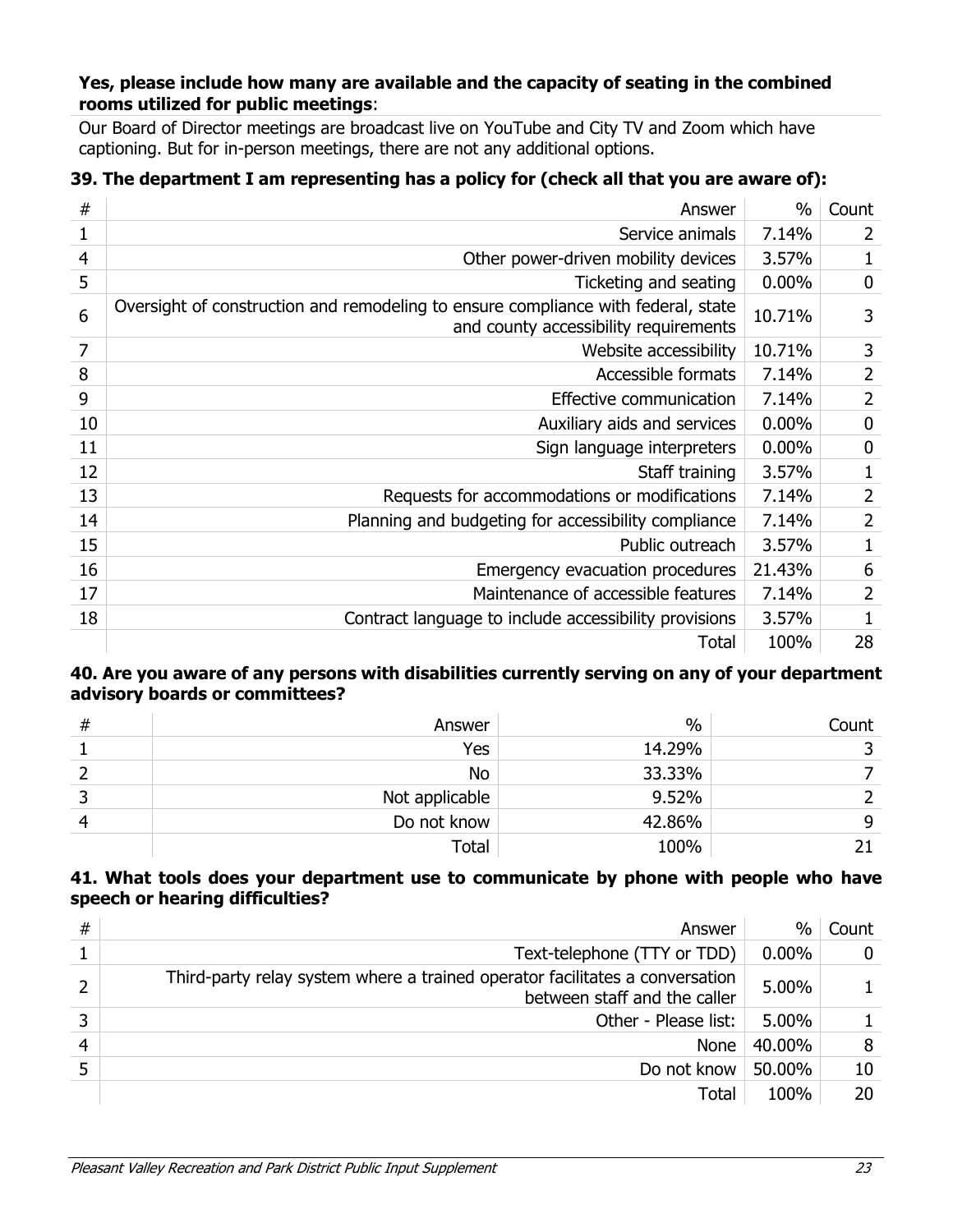Our phone system is capable of TTY, but I do not believe anyone is trained on how to use it properly.

## **42. Does your department publish the District's text telephone relay service in all materials where a phone number is listed?**

| ₩ | Answer      | $\frac{0}{0}$ | Count |
|---|-------------|---------------|-------|
|   | Yes         | $0.00\%$      |       |
|   | No          | 45.00%        | q     |
|   | Do not know | 55.00%        |       |
|   | Total       | 100%          | 20    |

## **43. If a third-party relay system is used, does department staff receive training on how to place a relay call as well as receive one?**

| # | Answer                             | $\%$     | Count |
|---|------------------------------------|----------|-------|
|   | Yes, please describe the training: | $0.00\%$ |       |
|   | No                                 | 26.32%   |       |
|   | Do not know                        | 73.68%   | 14    |
|   | Total                              | 100%     | 19    |

## **44. Is there information about the accessibility of District programs, services and activities on the District website and in publications? (Parking, bathrooms, assistive listening devices, Sign Language interpreters, Braille, etc.)?**

| # | Answer                        | $\%$   | Count |
|---|-------------------------------|--------|-------|
|   | Yes, please briefly describe: | 10.00% |       |
|   | <b>No</b>                     | 35.00% |       |
|   | Do not know                   | 55.00% |       |
|   | Total                         | 100%   | 20    |

## **Yes, please briefly describe:**

park maps have restrooms marked for A.D.A, parking stalls are identified

#### **45. Does the website have an accessibility or ADA page that includes easily located information for use in requesting accessible services and information, or reporting website accessibility problems?**

| ᇁ<br>π | Answer      | $\%$   | Count |
|--------|-------------|--------|-------|
|        | Yes         | 15.00% |       |
|        | No          | 30.00% |       |
|        | Do not know | 55.00% |       |
|        | Total       | 100%   |       |

## **46. Does your department provide transportation to participants?**

| # | Answer                | $\%$     | Count |
|---|-----------------------|----------|-------|
|   | Yes, please describe: | $0.00\%$ |       |
|   | <b>No</b>             | 71.43%   | 15    |
|   | Do not know           | 9.52%    |       |
|   | Not applicable        | 19.05%   |       |
|   | <b>Total</b>          | 100%     |       |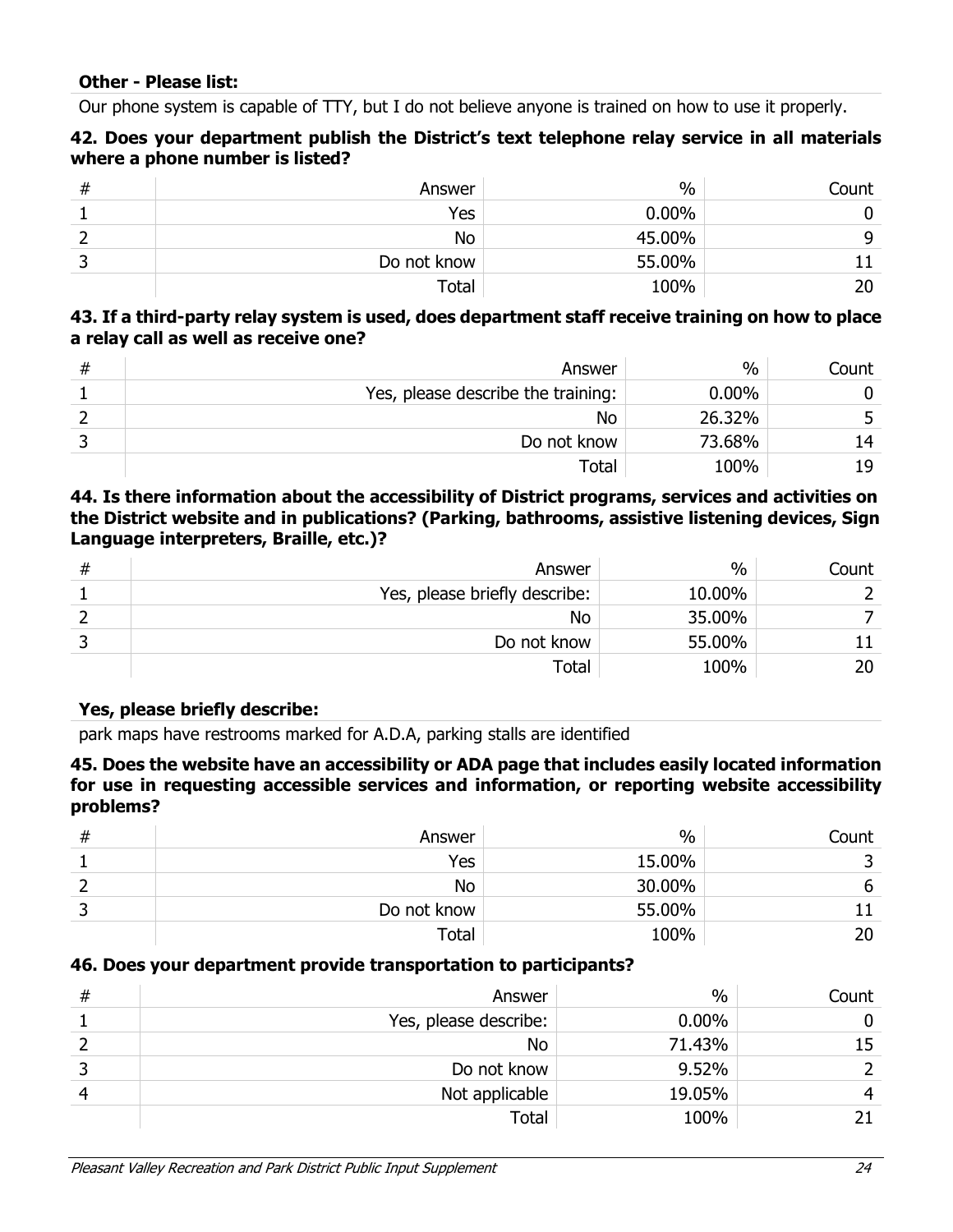## **47. Does your department have procedures to make transportation accessible to persons who have visual, hearing, mobility and learning disabilities?**

| # | Answer                               | $\frac{0}{0}$ | Count |
|---|--------------------------------------|---------------|-------|
|   | Yes, please describe the procedures: | 4.76%         |       |
|   | <b>No</b>                            | 38.10%        | 8     |
|   | Do not know                          | 23.81%        |       |
|   | Not applicable                       | 33.33%        |       |
|   | Total                                | 100%          |       |

## **48. Does your department provide facility tours or organize trips for members of the public?**

| # | Answer                                        | $\%$   | Count |
|---|-----------------------------------------------|--------|-------|
|   | Yes, please list the tours and trips offered: | 23.81% |       |
|   | <b>No</b>                                     | 38.10% |       |
|   | Do not know                                   | 9.52%  |       |
|   | Not applicable                                | 28.57% | 6     |
|   | Total                                         | 100%   |       |

#### **Yes, please list the tours and trips offered**:

Partnership with Collette for Casino and Excursion trips

I don't have a list.

Facility tours casino trips excursions

#### **49. Is the evacuation route or instructions posted in a visible and accessible area of each floor in all facilities used by your department?**

| # | Answer      | $\frac{0}{0}$ | Count |
|---|-------------|---------------|-------|
|   | Yes         | 70.00%        | 14    |
|   | No          | 10.00%        |       |
|   | Do not know | 20.00%        |       |
|   | Total       | 100%          |       |

#### **50. Do the emergency procedures include instructions for assisting or evacuating persons with disabilities?**

| #  | Answer      | $\frac{0}{0}$ | Count |
|----|-------------|---------------|-------|
|    | Yes         | 5.00%         |       |
|    | No          | 40.00%        |       |
| ــ | Do not know | 55.00%        |       |
|    | Total       | 100%          |       |

#### **51. Does your department host or sponsor any special events open to the public on District property?**

| # | Answer                | $\frac{0}{0}$ | Count |
|---|-----------------------|---------------|-------|
|   | Yes, please describe: | 70.00%        | 14    |
|   | No                    | $0.00\%$      | 0     |
|   | Do not know           | 15.00%        |       |
|   | Not applicable        | 15.00%        | 2     |
|   | <b>Total</b>          | 100%          | 20    |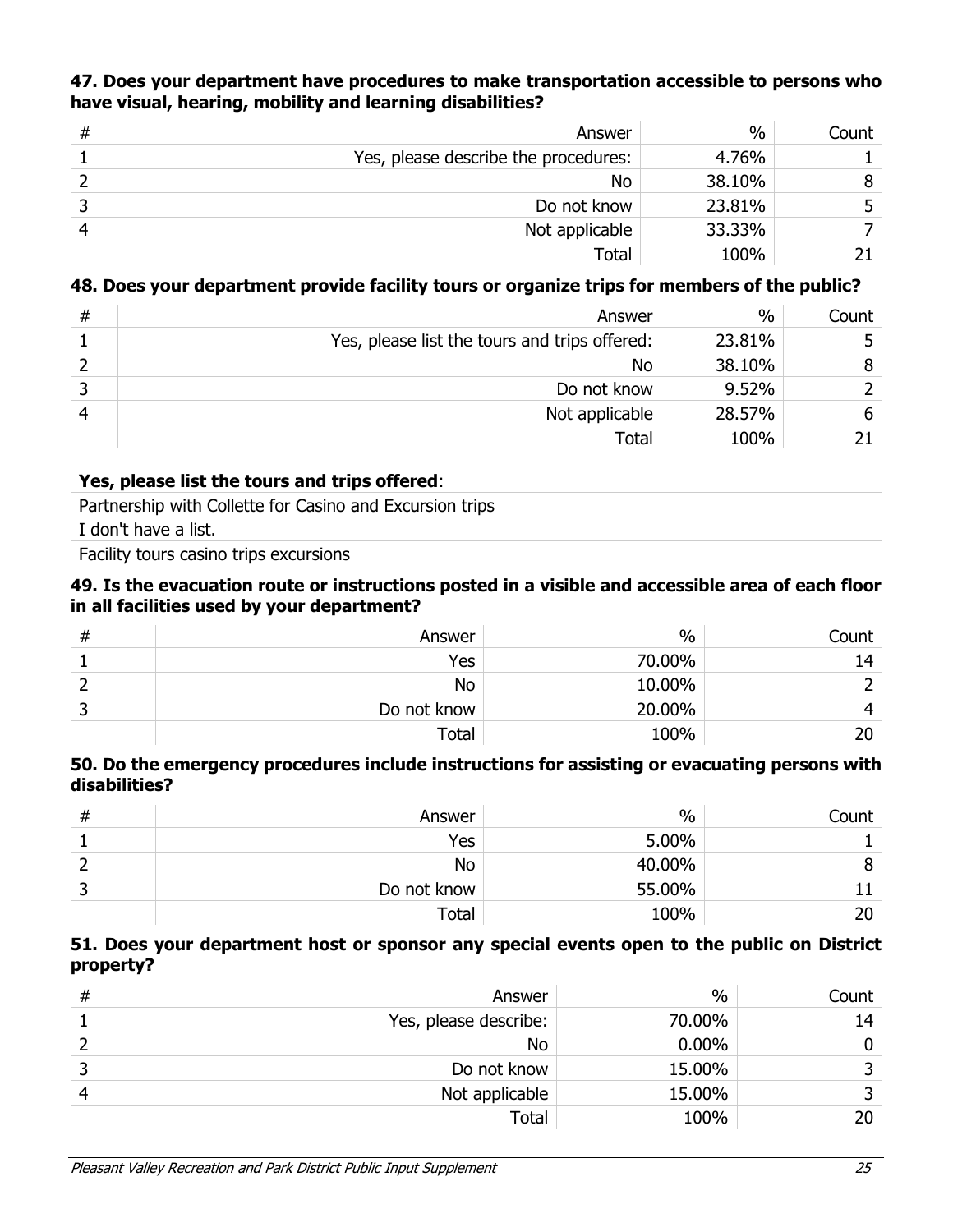## **Yes, please describe**:

@ Community Center: -Easter Eggstravaganza -Christmas Parade/Santa's Village -Bingo Bash - Breakfast with Santa -Halloween in the Park -50 Plus Expo -Summer Movie Nights -Food Truck Fest - October Rummage Sale @ PV Aquatic Center -Polar Bear Plunge @ Camarillo Grove Park -National Trails Day event -End of Summer Camp Out @ Constitution Park (Park owned by City of Camarillo) - Summer Concert Series (co-sponsored by City of Camarillo) -Community Band Series (they use our room in the Community Center to practice, play their concerts at Constitution Park) @Mission Oaks Dog Park - Howl-o-Ween event \*We also have external special events hosted by outside groups at our parks.

Senior Bingo, Movie Lunches, and Dances

Easter, Food Truck Fest, MITP, Campout, 50 Plus Expo, Howl-O-Ween, HITP, Breakfast with Santa, Community Band Holiday Concert, CCP

Community Events

Easter, Halloween, Christmas Parade

Tournaments, multiple events, parade

Eggstravaganza, Halloween, Food Truck Festival,

District offers a wide range of special events throughout the year.

A lot

Easter event, christmas parade, etc

Board Meetings

#### **52. Does your department staff notify vendors and third-party entities of obligations to provide access for persons with disabilities to special events held on District property?**

| # | Answer                                 | $\%$   | Count |
|---|----------------------------------------|--------|-------|
|   | Yes, please describe how this is done: | 5.00%  |       |
|   | No                                     | 40.00% |       |
|   | Do not know                            | 55.00% |       |
|   | Total                                  | 100%   | 20    |

#### **Yes, please describe how this is done:**

In the rental agreement as mentioned earlier. But it is not pointed out separately as an imperative component of the rental or agreement

#### **53. Are staff informed of the obligations to provide equal access for persons with disabilities to participate in your department's programs and services?**

| # | Answer                                            | $\frac{0}{0}$ | Count |
|---|---------------------------------------------------|---------------|-------|
|   | Yes - Describe how department staff are informed: | 15.00%        |       |
|   | No                                                | 25.00%        |       |
|   | Do not know                                       | 40.00%        | 8     |
|   | Not applicable                                    | 20.00%        |       |
|   | Total                                             | 100%          | 20.   |

## **Yes - Describe how department staff are informed:**

Swim instructors and aquatic staff are informed to accommodate persons with disabilities in programs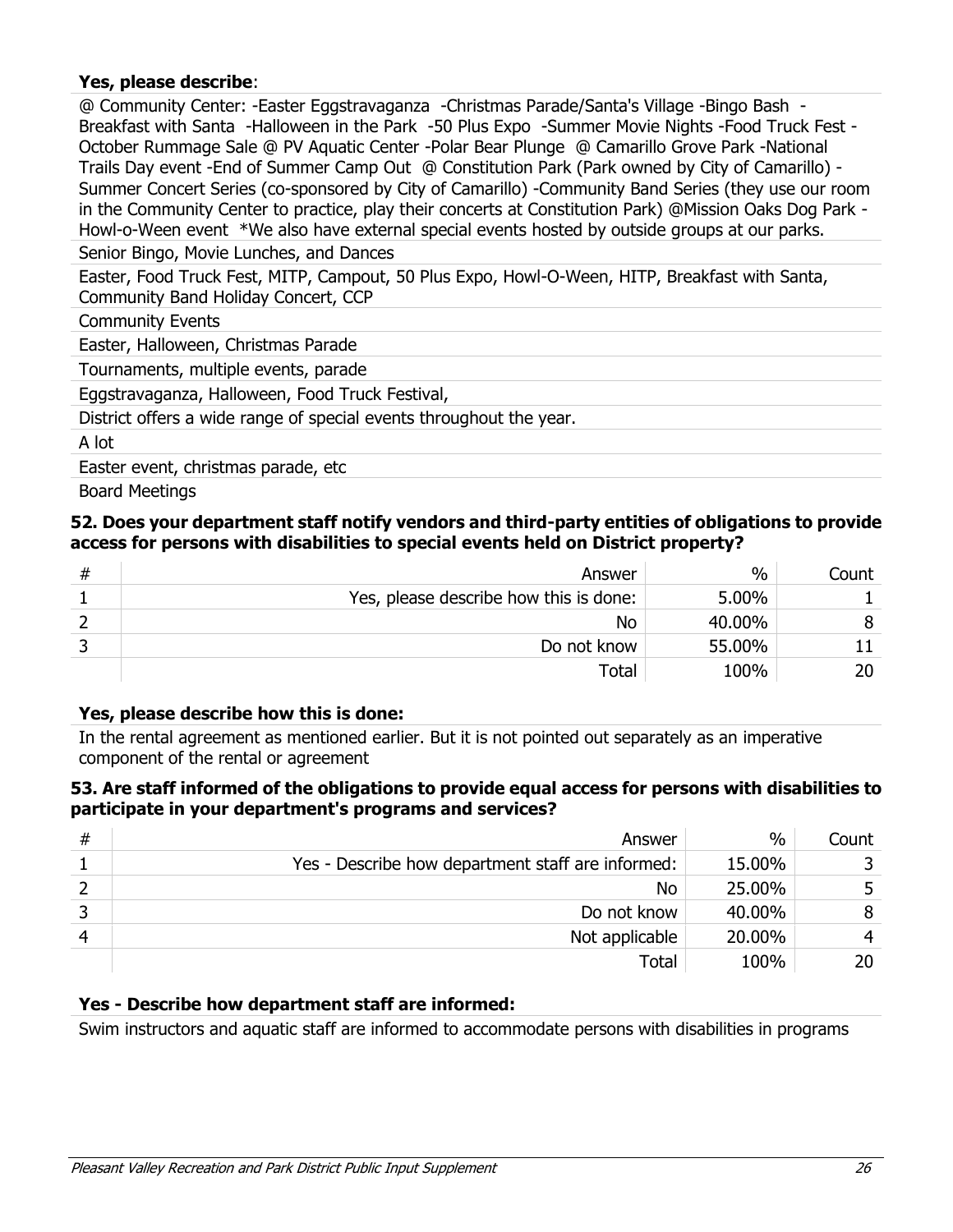**54. Are there any procedures or policies in place for monitoring and/or maintaining accessible features (i.e. adjusting door pressure, repainting accessible parking spaces, repairing uneven curb cuts and sidewalks, snow removal, trimming trees and hedges encroaching into a path of travel, etc.)?**

| # | Answer                | %      | Count |
|---|-----------------------|--------|-------|
|   | Yes, please describe: | 25.00% |       |
|   | No                    | 15.00% |       |
|   | Do not know           | 60.00% | ר ו   |
|   | Total                 | 100%   | 20    |

### **Yes, please describe:**

There are no formal, Board approved procedures or policies in place. But instead maintenance procedures that are considered preventative and reactive maintenance in their regular routines. Not duties that are labeled separately as "ADA maintenance" or prevention but maintenance work performed in order to keep areas accessible. During capital projects, ADA is always mentioned, discussed and included. A prime example is how we are currently working on three capital projects: 1. Arneill Ranch Park Renovations where we obtained Prop 68 grant funding and are using it to replace the bathroom structure and playground with accessible amenities. 2. Miracle League Field at Freedom Park- self explanatory 3. Pickleball Complex at Freedom Park-every discussion with the architect has included ADA accessibility requirements in the design of the complex.

these are common duties of the parks department

#### **55. Do you have input or involvement with design and construction activities for new or altered space?**

| # | Answer                 | $\%$   | Count |
|---|------------------------|--------|-------|
|   | Yes, please elaborate: | 30.00% | b     |
|   | No                     | 50.00% | 10    |
|   | Not applicable         | 20.00% |       |
|   | $\tau$ otal            | 100%   | 20    |

## **Yes, please elaborate**:

Yes. On future items

I serve as a project manager alongside the Parks Manager and General Manager on capital projects

Making sure new construction, and any new modification to an existing site follows ADA guide lines. Input is given to the majority of district projects

designing of the parks, hiring architects and making sure things are A.D.A

#### **56. Are there procedures or standards in place which ensure accessibility compliance and best practices are incorporated into design and construction activities?**

| # | Answer                 | $\frac{0}{0}$ | Count |
|---|------------------------|---------------|-------|
|   | Yes, please elaborate: | 26.32%        |       |
|   | <b>No</b>              | 5.26%         |       |
|   | Do not know            | 52.63%        | 10    |
|   | Not applicable         | 15.79%        |       |
|   | Total                  | 100%          | 19    |